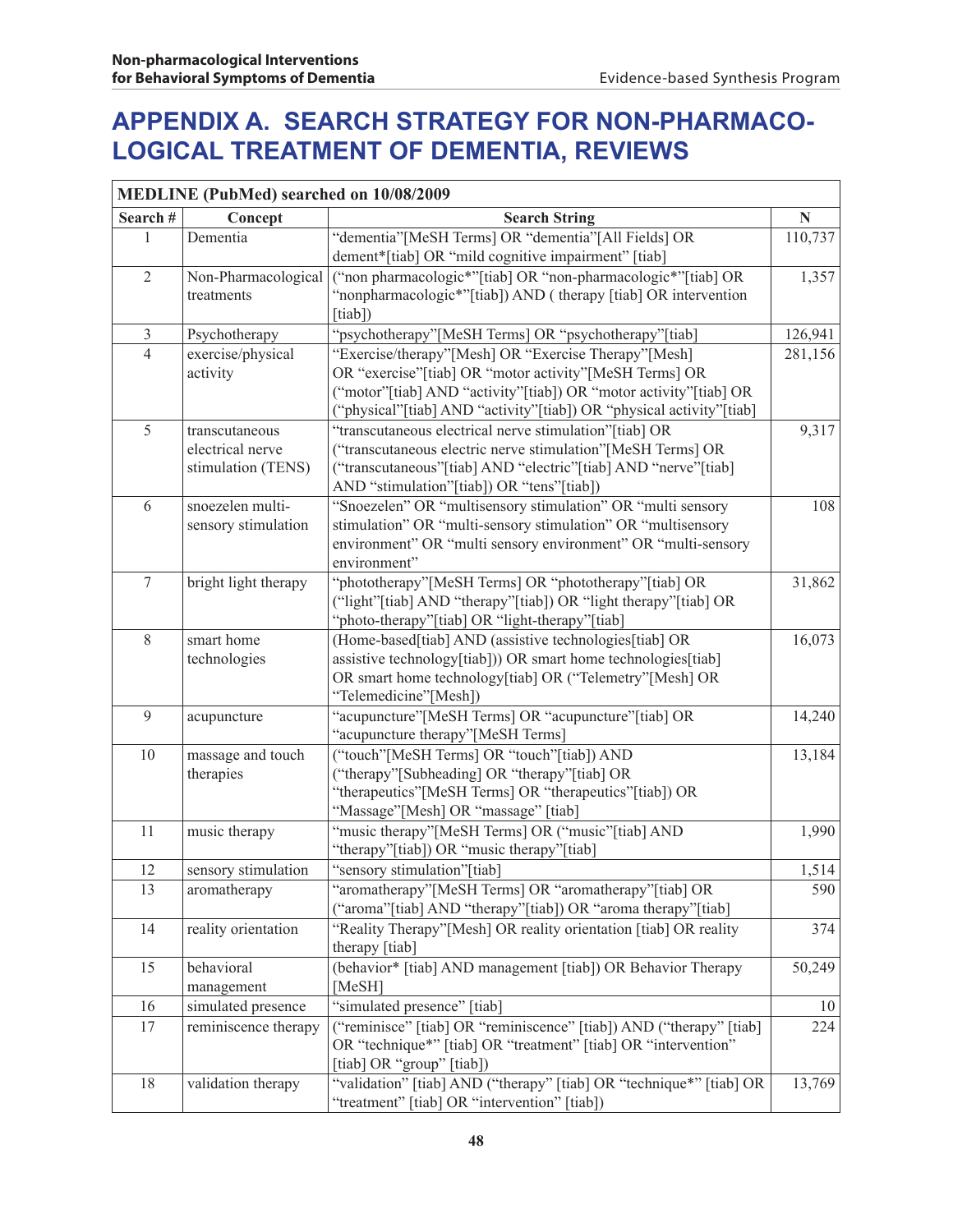| 19                                                                                                           | all treatments        | OR $(\#2-18)$                                  | 506,887 |
|--------------------------------------------------------------------------------------------------------------|-----------------------|------------------------------------------------|---------|
| 20                                                                                                           | all treatments for    | #19 AND #1                                     | 4,729   |
|                                                                                                              | dementia              |                                                |         |
| 21                                                                                                           | non-indexed articles  | $\#20$ AND (in process[sb] OR publisher[sb] OR | 140     |
|                                                                                                              | from set $#20$        | pubmednotmedline[sb])                          |         |
| 22                                                                                                           | indexed articles from | #20 NOT #21                                    | 4,589   |
|                                                                                                              | set $\#20$            |                                                |         |
| 23                                                                                                           | articles indexed as   | $#22$ AND systematic [sb]                      | 196     |
|                                                                                                              | systematic reviews    |                                                |         |
| 24                                                                                                           | (systematic reviews,  | $(\#23 \text{ OR } \#21)$ AND English [lang]   | 304     |
|                                                                                                              | or un-indexed)        |                                                |         |
|                                                                                                              | English only          |                                                |         |
| The symptoms, comparators, outcomes and settings are best dealt with using inclusion and exclusion criteria, |                       |                                                |         |

including them in the search risks artificially limiting the search results.

| PsycINFO (OVID)searched on 10/08/2009                           |                                                          |                                                                                                                                                    |         |
|-----------------------------------------------------------------|----------------------------------------------------------|----------------------------------------------------------------------------------------------------------------------------------------------------|---------|
| Search#                                                         | Concept                                                  | <b>Search String</b>                                                                                                                               | N       |
| $\mathbf{1}$                                                    | Dementia                                                 | exp dementia/ or exp alzheimers disease/ or exp cognitive<br>impairment/ or Dementia.mp.                                                           | 52,506  |
| $\overline{2}$                                                  | Psychotherapy                                            | psychotherapy.mp. or exp Psychotherapy/                                                                                                            | 169,679 |
| $\overline{3}$                                                  | exercise/physical<br>activity                            | exp physical activity/ or exercise.mp. or physical activity.mp.                                                                                    | 30,661  |
| $\overline{4}$                                                  | transcutaneous<br>electrical nerve<br>stimulation (TENS) | exp Electrical Stimulation/ or transcutaneous electrical nerve<br>stimulation.mp. or tens.mp.                                                      | 14,847  |
| 5                                                               | snoezelen multi-<br>sensory stimulation                  | snoezelen.mp. or perceptual stimulation.mp. or exp Perceptual<br>Stimulation/ or multi sensory stimulation.mp. or multi sensory<br>environment.mp. | 49,928  |
| 6                                                               | bright light therapy                                     | light therapy.mp. or exp Phototherapy/                                                                                                             | 801     |
| 7                                                               | smart home<br>technologies                               | (exp Technology/ and exp Housing/) or smart home.mp. or exp<br>telemedicine/                                                                       | 1,122   |
| $\,$ 8 $\,$                                                     | acupuncture                                              | acupuncture.mp. or exp Acupuncture/                                                                                                                | 759     |
| 9                                                               | massage and touch<br>therapies                           | exp Massage/ or massage.mp. or exp Physical Contact/ or touch<br>therapy.mp.                                                                       | 2,162   |
| 10                                                              | music therapy                                            | music therapy.mp. or exp Music Therapy/                                                                                                            | 2,763   |
| 11                                                              | aromatherapy                                             | aromatherapy/ or olfactory stimulation/ or (aromatherapy or aroma<br>therapy).mp.                                                                  | 1,1661  |
| 12                                                              | reality orientation                                      | exp Reality Therapy/ or reality orientation.mp. or reality therapy.mp.                                                                             | 964     |
| 13                                                              | behavioral<br>management                                 | exp Behavior Therapy/ or exp Behavior Modification/ or behavioral<br>management.mp.                                                                | 34,227  |
| 14                                                              | simulated presence                                       | simulated presence.mp.                                                                                                                             | 12      |
| 15                                                              | reminiscence therapy                                     | exp Reminiscence/ or reminiscence therapy.mp.                                                                                                      | 1,200   |
| 16                                                              | validation therapy                                       | validation therapy.mp.                                                                                                                             | 39      |
| 17                                                              | all treatments                                           | OR $(\#2-16)$                                                                                                                                      | 286,924 |
| 18                                                              | all treatments for<br>dementia                           | #17 AND #1                                                                                                                                         | 2.150   |
| 19                                                              | systematic reviews                                       | limit #18 to ("0800 literature review" or "0830 systematic review" or<br>1200 meta analysis)                                                       | 127     |
| 20                                                              | English                                                  | limit 19 to english language                                                                                                                       | 120     |
| After de-duplication with PubMed results : 102 unique citations |                                                          |                                                                                                                                                    |         |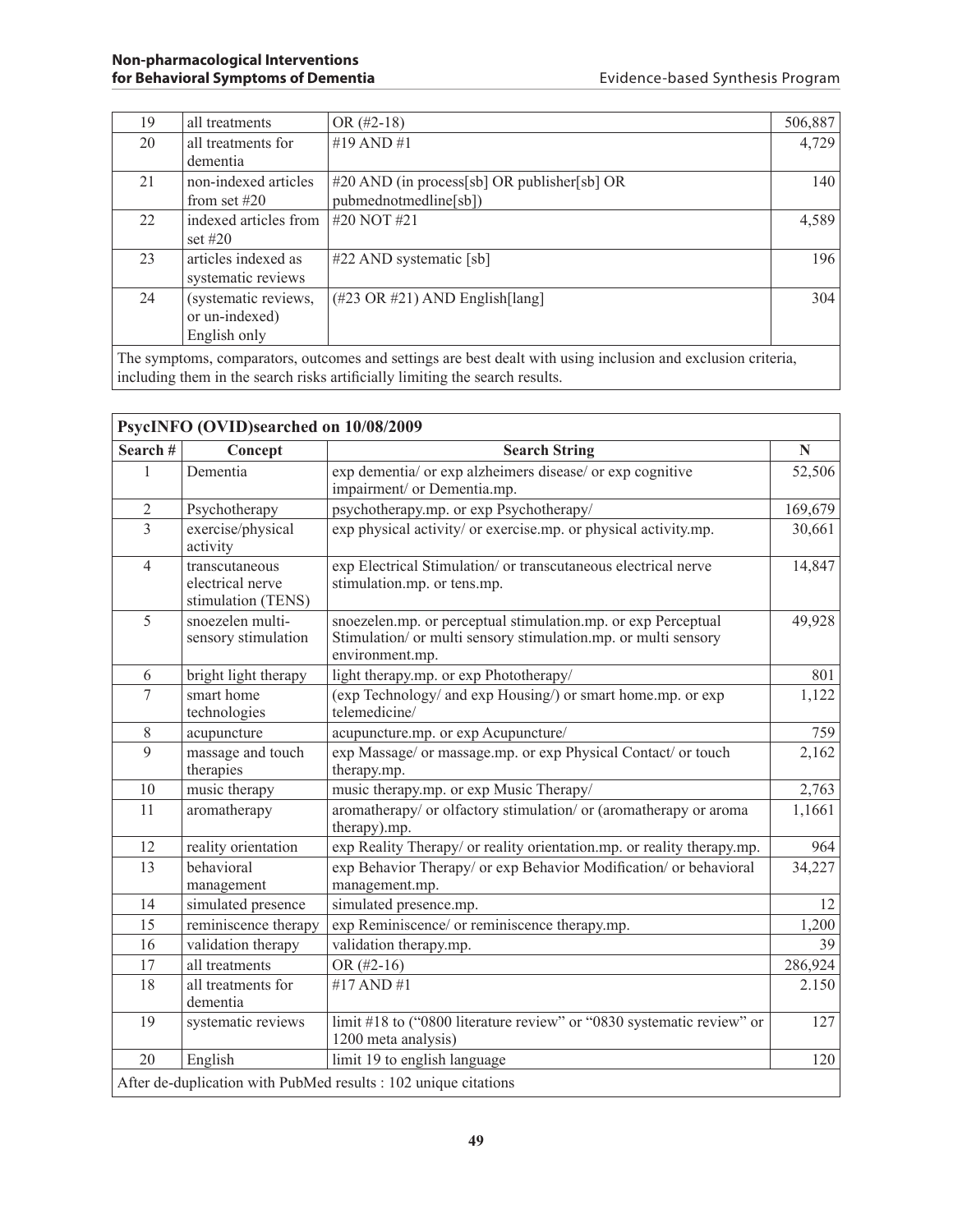| Search#        | Concept                                                  | <b>Search String</b>                                                               | N            |
|----------------|----------------------------------------------------------|------------------------------------------------------------------------------------|--------------|
| $\mathbf{1}$   | Dementia                                                 | dementia.mp. or alzheimers.mp. or cognitive impairment.mp.                         | 559          |
| $\overline{2}$ | Non-Pharmacological<br>treatments                        | non-pharmacological treatment.mp.                                                  | 37           |
| $\overline{3}$ | Psychotherapy                                            | Psychotherapy.mp.                                                                  | 587          |
| $\overline{4}$ | exercise/physical<br>activity                            | exercise.mp. or physical activity.mp.                                              | 1,750        |
| 5              | transcutaneous<br>electrical nerve<br>stimulation (TENS) | transcutaneous electrical nerve stimulation.mp. or tens.mp.                        | 181          |
| 6              | snoezelen multi-<br>sensory stimulation                  | snoezelen.mp. or multi sensory environment.mp. or multi-sensory<br>stimulation.mp. | 10           |
| $\tau$         | bright light therapy                                     | light therapy.mp. or phototherapy.mp.                                              | $\theta$     |
| 8              | smart home<br>technologies                               | smart home.mp. or<br>telemedicine.mp.                                              | 60           |
| 9              | acupuncture                                              | acupuncture.mp.                                                                    | $\mathbf{1}$ |
| 10             | massage and touch<br>therapies                           | massage.mp. or<br>touch.mp.                                                        | 391          |
| 11             | music therapy                                            | music therapy.mp.                                                                  | 78           |
| 12             | sensory stimulation                                      | sensory stimulation.mp.                                                            | 23           |
| 13             | aromatherapy                                             | (aromatherapy or aroma therapy).mp.                                                | 45           |
| 14             | reality orientation                                      | reality orientation.mp. or reality therapy.mp.                                     | 18           |
| 15             | behavioral<br>management                                 | behavioral management.mp. or behavior therapy.mp. or behavior<br>modification.mp.  | 270          |
| 16             | simulated presence                                       | simulated presence.mp.                                                             | 6            |
| 17             | reminiscence therapy                                     | reminiscence therapy.mp.                                                           | 11           |
| 18             | validation therapy                                       | validation therapy.mp.                                                             | 5            |
| 19             | all treatments                                           | OR $(\#2-18)$                                                                      | 2,848        |
| 20             | all treatments for<br>dementia                           | #19 AND #1                                                                         | 158          |

#### **Cochrane Database of Systematic Reviews & Cochrane Database of Abstracts of Reviews of Effects (OVID) searched on 10/08/2009**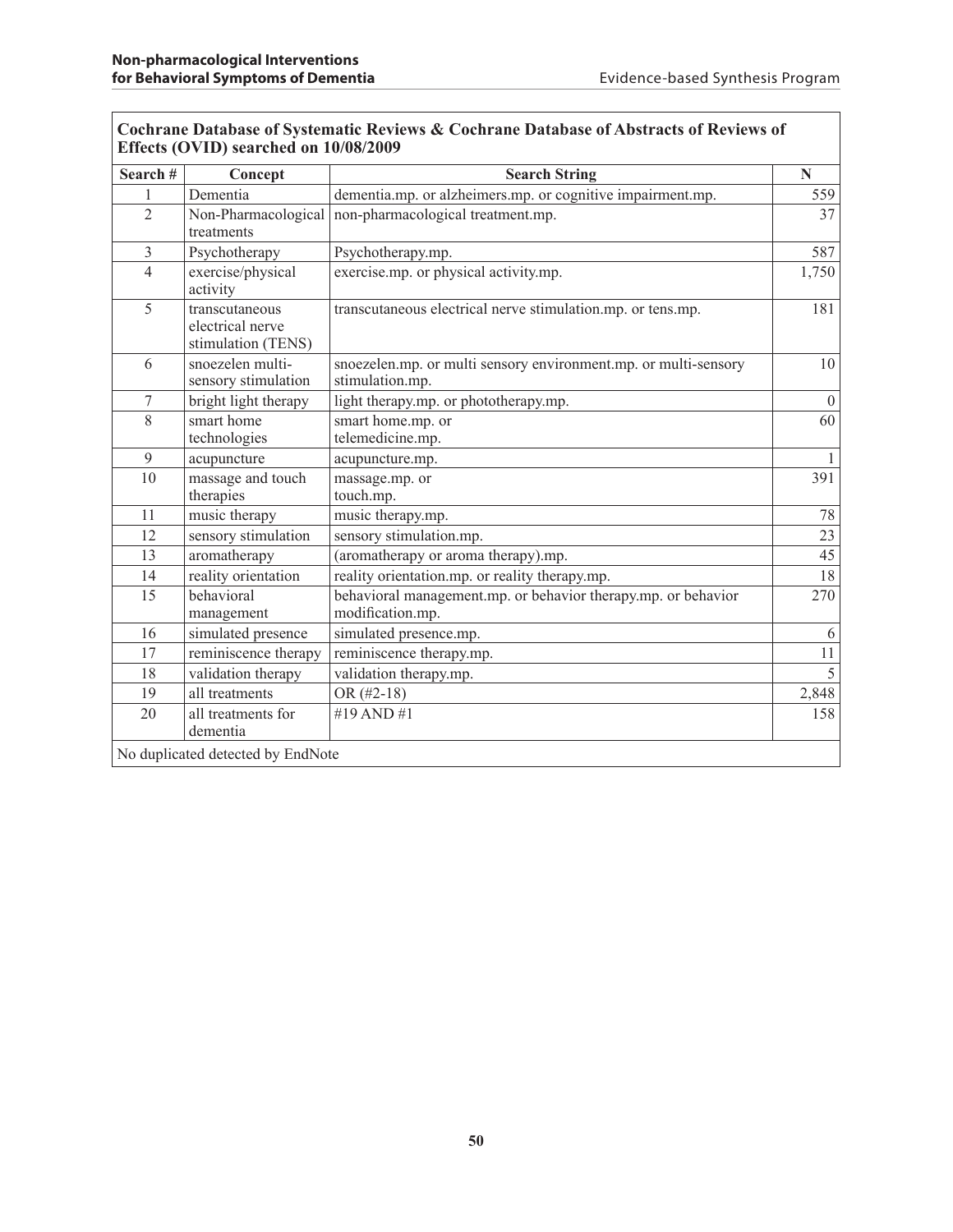# **APPENDIX B. Search Strategy for Primary Studies on Animal-assisted Therapy for Dementia**

#### **PubMed search 12/9/2009, 275 results**

"humans"[MeSH Terms] AND ((((((((((pet therapy[tiab] OR animal assisted therapy[tiab]) OR animal therapy[tiab]) OR dog therapy[tiab]) OR dog assisted therapy[tiab]) OR animal-assisted activities[tiab]) OR animal-assisted interventions[tiab]) OR aquarium[tiab]) OR (("Dogs"[Mesh] OR "Cats"[Mesh]) OR "Birds"[Mesh])) OR ("Bonding, Human-Pet"[Mesh] OR "Animals, Domestic"[Mesh])) AND ("dementia"[MeSH Terms] OR "dementia"[All Fields]))

### **PsycINFO search 12/9/2009, 83 results (61 unique)**

PsycINFO 1806 to December Week 2 2009

- # Searches Results<br>1 pet therapy.mp. or exp
- pet therapy.mp. or exp Animal Assisted Therapy/ 335
- 2 animal assisted therapy.mp. or exp Animal Assisted Therapy/ 330<br>3 animal assisted therapy.mp. 330
- 3 animal assisted therapy.mp. 330
- 4 exp Interspecies Interaction/ or exp Pets/ or exp Dogs/ 5351<br>5 dog therapy.mp. 8
- $\log$  therapy.mp. 8
- 6 dog assisted therapy.mp. 3
- 7 animal assisted activities.mp. 18
- 8 animal assisted interventions.mp. 10<br>9 agustum mp. 269
- 9 aquarium.mp. 269
- 10 cats.mp. or exp Cats/ 11113
- 11 birds.mp. or exp Birds/ 22735
- 12 1 or 2 or 3 or 4 or 5 or 6 or 7 or 8 or 9 or 10 or 11 38995
- 13 dementia.mp. or exp Dementia 45487<br>14 12 and 13 83
- 12 and 13 83
- 15 from 14 keep 1-10 10
- 16 from 14 keep 1-83 83

### **CINAHL search 12/9/2009, 65 results (44 unique)**

| #               | <b>Searches</b>                                                  | <b>Results</b> |
|-----------------|------------------------------------------------------------------|----------------|
| S <sub>14</sub> | S12 and S13                                                      | 65             |
| S13             | ("dementia") or (MH "Dementia+")                                 | 23,299         |
| S12             | S1 or S2 or S3 or S4 or S5 or S6 or S7 or S8 or S9 or S10 or S11 | 3,595          |
| <b>S11</b>      | ("birds") or (MH "Birds")                                        | 926            |
| S <sub>10</sub> | ("cats") or $(MH "Cats")$                                        | 923            |
| S <sub>9</sub>  | aquarium                                                         | 20             |
| S8              | "animal assisted interventions"                                  |                |
| S7              | "animal assisted activities"                                     | 4              |
| S <sub>6</sub>  | ("dog assisted therapy") or (MH "Service Animals")               | 126            |
| S <sub>5</sub>  | "dog therapy"                                                    | $\Omega$       |
| S <sub>4</sub>  | ("pets") or (MH "Pets")                                          | 1,279          |
| S3              | ("human pet bonding") or (MH "Human-Pet Bonding")                | 288            |
| S <sub>2</sub>  | "animal assisted therapy"                                        | 105            |
| S <sub>1</sub>  | ("pet therapy") or (MH "Pet Therapy")                            | 526            |

Deduplication notes – MPF 10Dec09

Total citations after deduplication = 371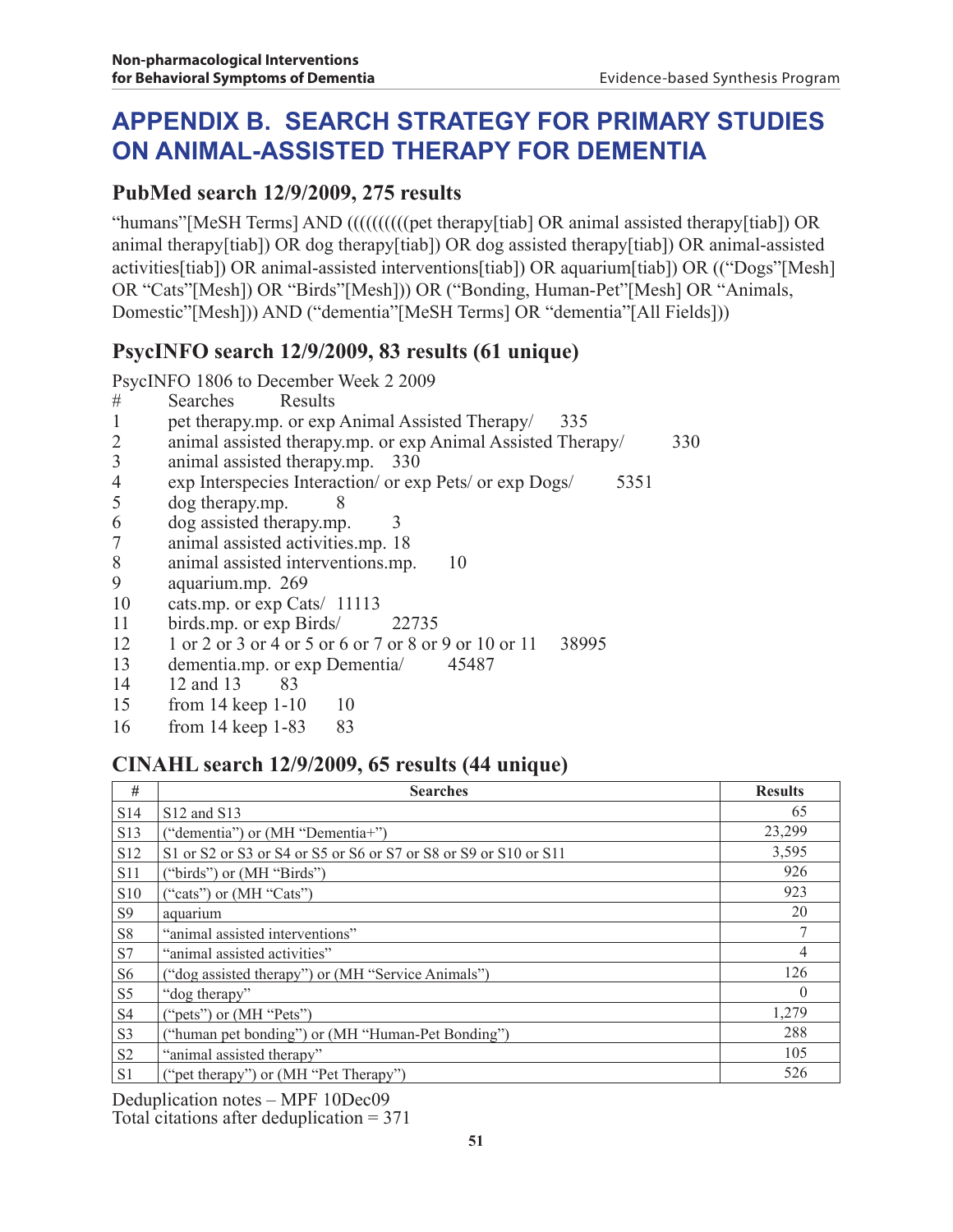## **APPENDIX C. Inclusion/Exclusion Criteria for Systematic Reviews of Non-pharmacological Interventions**

| 1. | Is the publication a systematic review/meta-analysis of clinical trials or<br>observational studies?                                                                                                 |
|----|------------------------------------------------------------------------------------------------------------------------------------------------------------------------------------------------------|
|    | a.<br>b.                                                                                                                                                                                             |
| 2. | Does the study population at least partly include patients with dementia?<br>a.<br>b.                                                                                                                |
| 3. | Was the study conducted in an outpatient care setting (including home-based<br>care, ambulatory care, and extended-care facilities)?<br>a.<br>$\mathbf{b}$ .                                         |
| 4. | Does the study address the following behavioral symptoms: apathy, agitation,<br>disturbed sleep, wandering, impulsivity, disinhibition, depression, or<br>inappropriate sexual behavior?<br>a.<br>h. |
| 5. | Does the study evaluate the effectiveness, safety, or cost of any of the<br>following types of interventions?<br>Psychotherapy; e.g., behavioral mgmt, cognitive stimulation or                      |
|    | rehabilitation, reality orientation, simulated presence,<br>Smart home technologies: (social alarms, electronic assistive devices,                                                                   |

| Does the comparator intervention consist of any of the following:<br>another non-pharmacologic treatment, medical/pharmacological<br>treatment, or no treatment? Note: ECT is considered medical<br>treatment.<br>a.<br>h.                                                                |
|-------------------------------------------------------------------------------------------------------------------------------------------------------------------------------------------------------------------------------------------------------------------------------------------|
| Does the study report on any of the following patient outcomes?<br>Social function $\ldots$ $\ldots$ $\ldots$ $\ldots$ $\ldots$ $\ldots$ $\ldots$ $\ldots$ $\ldots$ $\ldots$ $\ldots$ $\ldots$ $\ldots$<br>Hospitalizations, institutionalization, or other healthcare visits, including: |
|                                                                                                                                                                                                                                                                                           |
| Is the text of the article in English?<br><sub>a</sub><br>$\mathbf{b}$                                                                                                                                                                                                                    |
| If this article meets no other criterion, should it be saved for background or<br>discussion?<br>a.<br>$\mathbf{b}$ .<br>$\mathbf{c}$ .<br>d.<br>e.<br>Yes: systematic review that did not meet all quality criteria $\Box$<br>f                                                          |
|                                                                                                                                                                                                                                                                                           |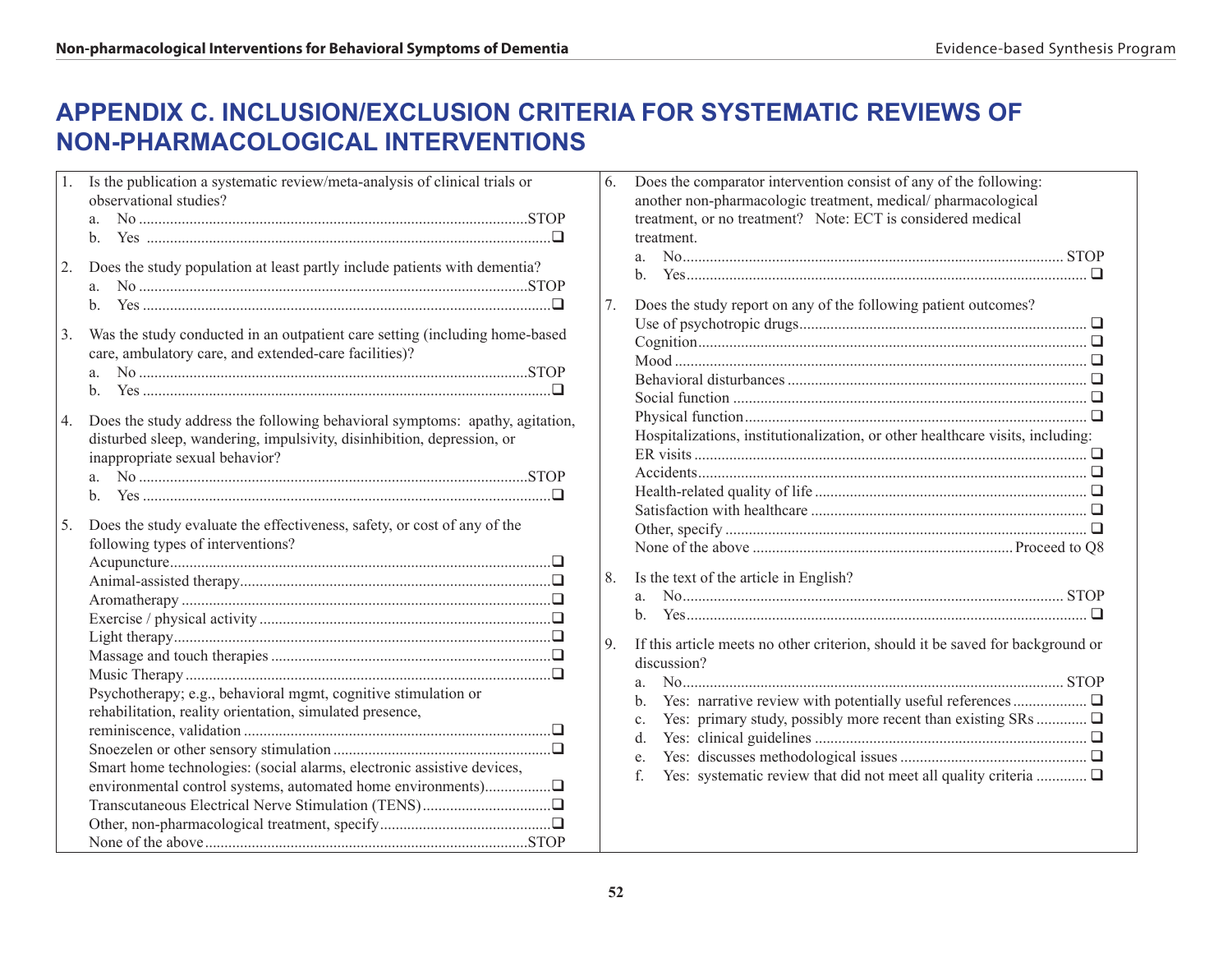## **APPENDIX D. QUALITY RATING CRITERIA FOR SYSTEMATIC REVIEWS\***

Overall quality rating for each systematic review is based on the below questions. Ratings are summarized as: *Good, Fair, or Poor*:

- Search dates reported? *Yes or No*
- Search methods reported? *Yes or No*
- Comprehensive search? *Yes or No*
- Inclusion criteria reported? *Yes or No*
- Selection bias avoided? *Yes or No*
- Validity criteria reported? *Yes or No*
- Validity assessed appropriately? *Yes or No*
- Methods used to combine studies reported? *Yes or No*
- Findings combined appropriately? *Yes or No*
- Conclusions supported by data? *Yes or No*

#### *Definitions of ratings based on above criteria*

Good: Meet all criteria: Reports comprehensive and reproducible search methods and results; reports pre-defined criteria to select studies, and reports reasons for excluding potentially relevant studies; adequately evaluates quality of included studies and incorporates assessments of quality when synthesizing data; reports methods for synthesizing data and uses appropriate methods to combine data qualitatively or quantitatively; conclusions supported by the evidence reviewed.

Fair: Studies will be graded fair if they fail to meet one or more of the above criteria, but the limitations are not judged as being major.

Poor: Studies will be graded poor if they have a major limitation in one or more of the above criteria.

#### \***Created from the following publications**:

Harris RP, Helfand M, Woolf SH, et al. Current methods of the US Preventive Services Task Force: a review of the process. *Am J Prev Med.* 2001:20(3S); 21-35.

National Institute for Health and Clinical Excellence. The Guidelines Manual. London: Institute for Health and Clinical Excellence; 2006.

Oxman AD, Guyatt GH. Validation of an index of the quality of review articles. *J Clin Epidemiol*. 1991;44:1271-8.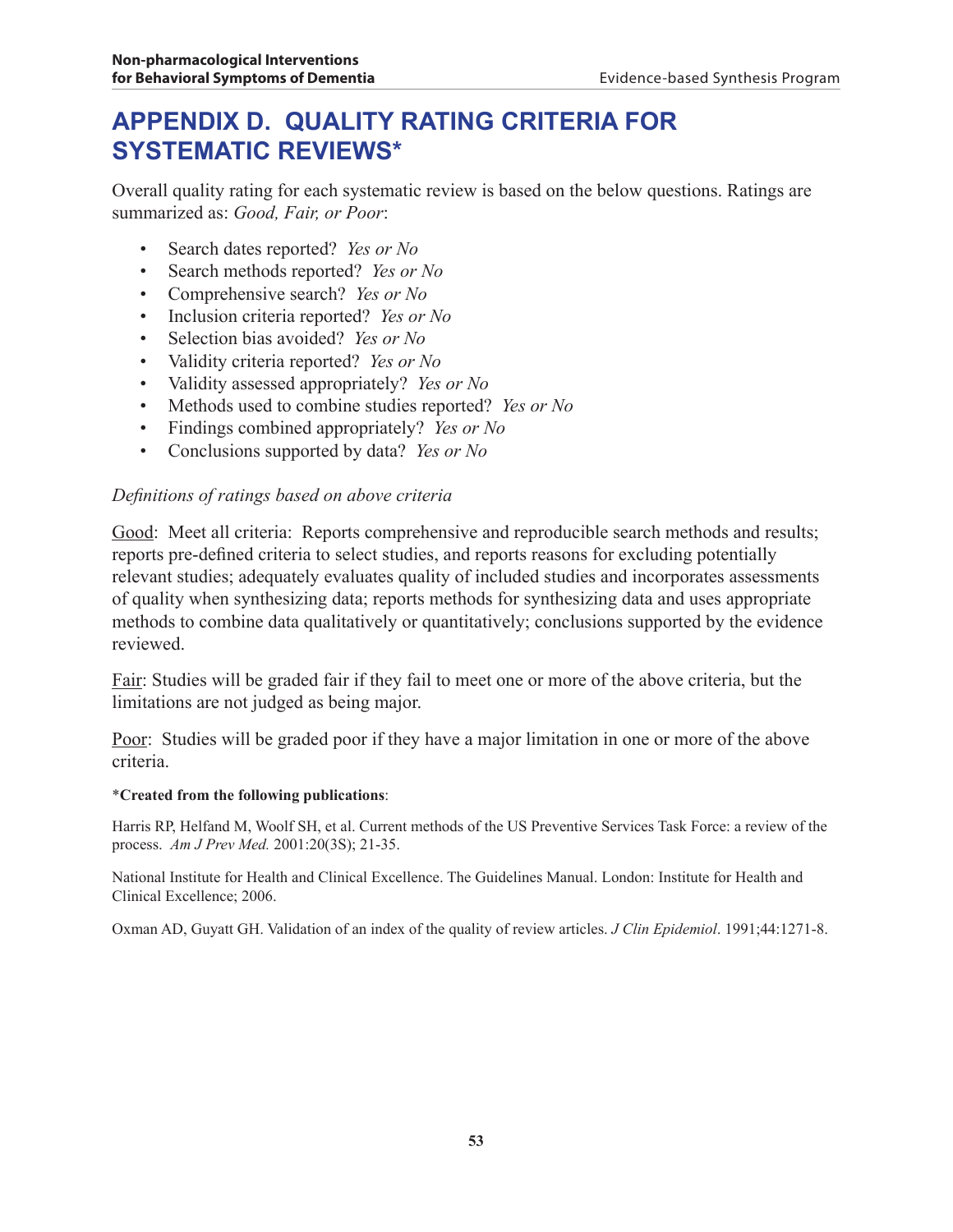## **APPENDIX E. Inclusion/Exclusion Criteria for Pet/Animal-assisted Therapy**

| Is the publication considered a controlled clinical trial?<br>a.<br>If yes, list study type:                                                                                                                                                                                                                                                                                                                                                                      | Does the study report on any of the following patient outcomes?<br>7.                                                                                                                                                                                                                                                                                                               |
|-------------------------------------------------------------------------------------------------------------------------------------------------------------------------------------------------------------------------------------------------------------------------------------------------------------------------------------------------------------------------------------------------------------------------------------------------------------------|-------------------------------------------------------------------------------------------------------------------------------------------------------------------------------------------------------------------------------------------------------------------------------------------------------------------------------------------------------------------------------------|
| Does the study population at least partly include patients with dementia?<br>a.<br>b.<br>Was the study conducted in an outpatient care setting (including home-based<br>3.<br>care, ambulatory care, and extended-care facilities)?<br>b.                                                                                                                                                                                                                         | Hospitalizations, institutionalization, ER or other healthcare visits                                                                                                                                                                                                                                                                                                               |
| Does the study address any of the following behavioral symptoms:<br>  4.<br>apathy, agitation, disruptive vocalizations, aggression, disturbed sleep,<br>wandering, impulsivity, disinhibition, depression, inappropriate sexual<br>behavior, or chronic/intermittent hallucinations and delusions?<br>$b_{\cdot}$<br>Does the study evaluate the effectiveness, safety, or cost of any form of<br>5.<br>animal (pet) assisted therapy?<br>$N$ <sup>0</sup><br>b. | Is the text of the article in English?<br>8.<br>If this article meets no other criterion, should it be saved for background,<br>9.<br>discussion, or other reasons?<br>Yes: narrative review, general description, reports of uncontrolled<br>studies, informal observational studies with potentially useful<br>Yes: other non-pharmacological therapy, may apply to larger report |
| Does the comparator group consist of usual care (no treatment/intervention)?<br>16.<br>$b_{-}$                                                                                                                                                                                                                                                                                                                                                                    |                                                                                                                                                                                                                                                                                                                                                                                     |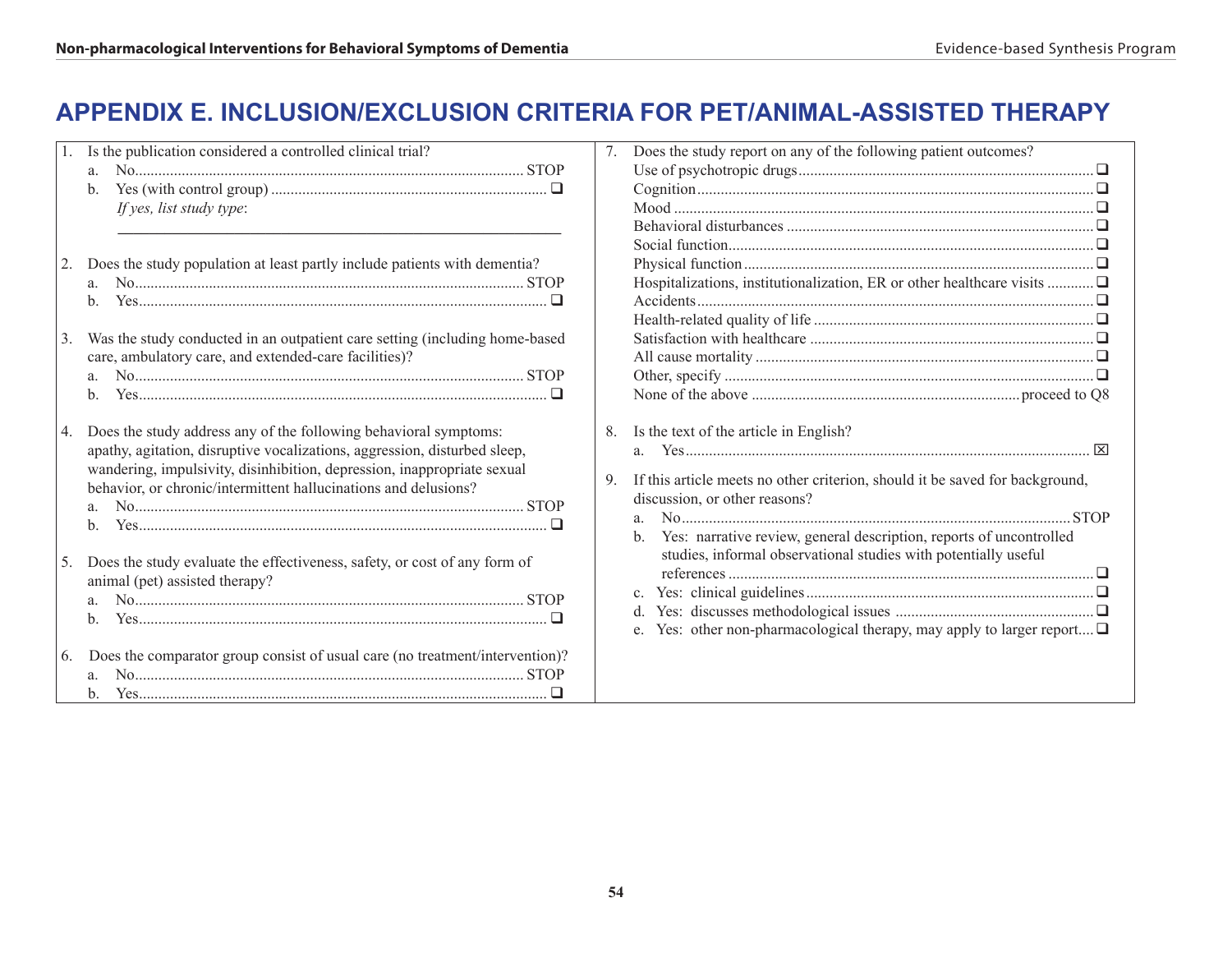# **APPENDIX F. ABBREVIATIONS**

| AA                                      | African American                                                                                                                                                                                                                                                                                                                                                                                                                                     |
|-----------------------------------------|------------------------------------------------------------------------------------------------------------------------------------------------------------------------------------------------------------------------------------------------------------------------------------------------------------------------------------------------------------------------------------------------------------------------------------------------------|
| <b>AARS</b>                             | Apparent affect rating scale                                                                                                                                                                                                                                                                                                                                                                                                                         |
| AAT                                     | Animal-assisted therapy                                                                                                                                                                                                                                                                                                                                                                                                                              |
| <b>ABID</b>                             | Agitated Behaviors in Dementia                                                                                                                                                                                                                                                                                                                                                                                                                       |
| AD                                      | Alzheimer's disease                                                                                                                                                                                                                                                                                                                                                                                                                                  |
| <b>ADL</b>                              | Activities of daily living                                                                                                                                                                                                                                                                                                                                                                                                                           |
| <b>ADRDA</b>                            | Alzheimer Disease and Related Disorders Association                                                                                                                                                                                                                                                                                                                                                                                                  |
| <b>AGECAT</b><br>Organic,<br>Depression | AGECAT is a computerised diagnostic system designed<br>for use with the Geriatric Mental State and the History<br>and Aetiology Schedule (designed to collect information about<br>the history of the respondent with special reference to psychiatric<br>illness including dementia, and about putative aetiological<br>factors) for use in research with older people. AGECAT contains<br>syndrome clusters for organic, anxiety, depression, etc. |
| <b>AHRQ</b>                             | Agency for Healthcare Research and Quality                                                                                                                                                                                                                                                                                                                                                                                                           |
| $A_0A$                                  | Administration on Aging                                                                                                                                                                                                                                                                                                                                                                                                                              |
| <b>BACS</b>                             | Beliefs about Caregiving Scale                                                                                                                                                                                                                                                                                                                                                                                                                       |
| <b>BAI</b>                              | <b>Beck Anxiety Inventory</b>                                                                                                                                                                                                                                                                                                                                                                                                                        |
| <b>BDI</b>                              | <b>Beck Depression Inventory</b>                                                                                                                                                                                                                                                                                                                                                                                                                     |
| <b>BDRS</b>                             | <b>Blessed Dementia Rating Scale</b>                                                                                                                                                                                                                                                                                                                                                                                                                 |
| <b>BEHAVE</b>                           | Behavioral Pathology in Alzheimer's Disease Rating Scale                                                                                                                                                                                                                                                                                                                                                                                             |
| <b>BMT</b>                              | Behavior management training                                                                                                                                                                                                                                                                                                                                                                                                                         |
| <b>BPRS</b>                             | <b>Brief Psychiatric Rating Scale</b>                                                                                                                                                                                                                                                                                                                                                                                                                |
| <b>BRAD</b>                             | Behavior Rating in AD                                                                                                                                                                                                                                                                                                                                                                                                                                |
| <b>BVRT</b>                             | <b>Benton Visual Retention Test</b>                                                                                                                                                                                                                                                                                                                                                                                                                  |
| CAS                                     | <b>Clinical Anxiety Scale</b>                                                                                                                                                                                                                                                                                                                                                                                                                        |
| CES-D                                   | Center for Epidemiologic Studies Depression Scale                                                                                                                                                                                                                                                                                                                                                                                                    |
| CF                                      | Category fluency                                                                                                                                                                                                                                                                                                                                                                                                                                     |
| CG                                      | Caregiver                                                                                                                                                                                                                                                                                                                                                                                                                                            |
| CHS-M                                   | Modified Caregiver Hassles Scale                                                                                                                                                                                                                                                                                                                                                                                                                     |
| <b>CI</b>                               | Confidence interval                                                                                                                                                                                                                                                                                                                                                                                                                                  |
| CMAI-O,                                 | Cohen-Mansfield Agitation Inventory - observer-derived                                                                                                                                                                                                                                                                                                                                                                                               |
| <b>CMAI-N</b>                           | score, nursing staff-derived score                                                                                                                                                                                                                                                                                                                                                                                                                   |

| <b>COPE</b> | Care of Persons with Dementia in their Environments |
|-------------|-----------------------------------------------------|
| <b>COWA</b> | Controlled oral word association                    |
| <b>CQLI</b> | Caregiver Quality of Life Instrument                |
| <b>CR</b>   | Care recipient                                      |
| <b>CSDD</b> | Cornell Scale for Depression in Dementia            |
| <b>CSO</b>  | Caregiver sleep questionnaire                       |
| <b>CTIS</b> | Computer-Telephone Integration System               |
| <b>DBS</b>  | Disruptive behavior scale                           |
| <b>DMSS</b> | Dementia Management Strategies Scale                |
| <b>DRS</b>  | <b>Depression Rating Scale</b>                      |
| <b>DSC</b>  | Dementia Steering Committee                         |
| <b>ECR</b>  | <b>Elderly Caregiver Family Relationship</b>        |
| <b>EPC</b>  | <b>Evidence Based Practice Center</b>               |
| <b>ESP</b>  | Evidence-based Synthesis Program                    |
| <b>FIM</b>  | <b>Functional Independence Measure</b>              |
| <b>GDRS</b> | Geriatric Depression Rating Scale                   |
| <b>GDS</b>  | <b>Global Deterioration Scale</b>                   |
| <b>GIPB</b> | Geriatric Indices of Positive Behavior              |
| <b>GPS</b>  | Global Positioning System                           |
| GQ-SRs      | Good quality systematic reviews                     |
| <b>HBPC</b> | Home Based Primary Care                             |
| <b>HDLF</b> | Health and Daily Living Form                        |
| <b>HDRS</b> | Hamilton Depression Rating Scale                    |
| HSR&D       | Health Services Research and Development            |
| <b>HTA</b>  | <b>Health Technology Assessment</b>                 |
| <b>IADL</b> | Instrumental Activities of Daily Living scale       |
| <b>ICT</b>  | Information and Communication Technology            |
| <b>ITT</b>  | Intention-to-treat                                  |
| LSIZ        | Life Satisfaction Index                             |
| <b>LSNI</b> | Lubben Social Network Index                         |
| <b>LTC</b>  | Long-term care                                      |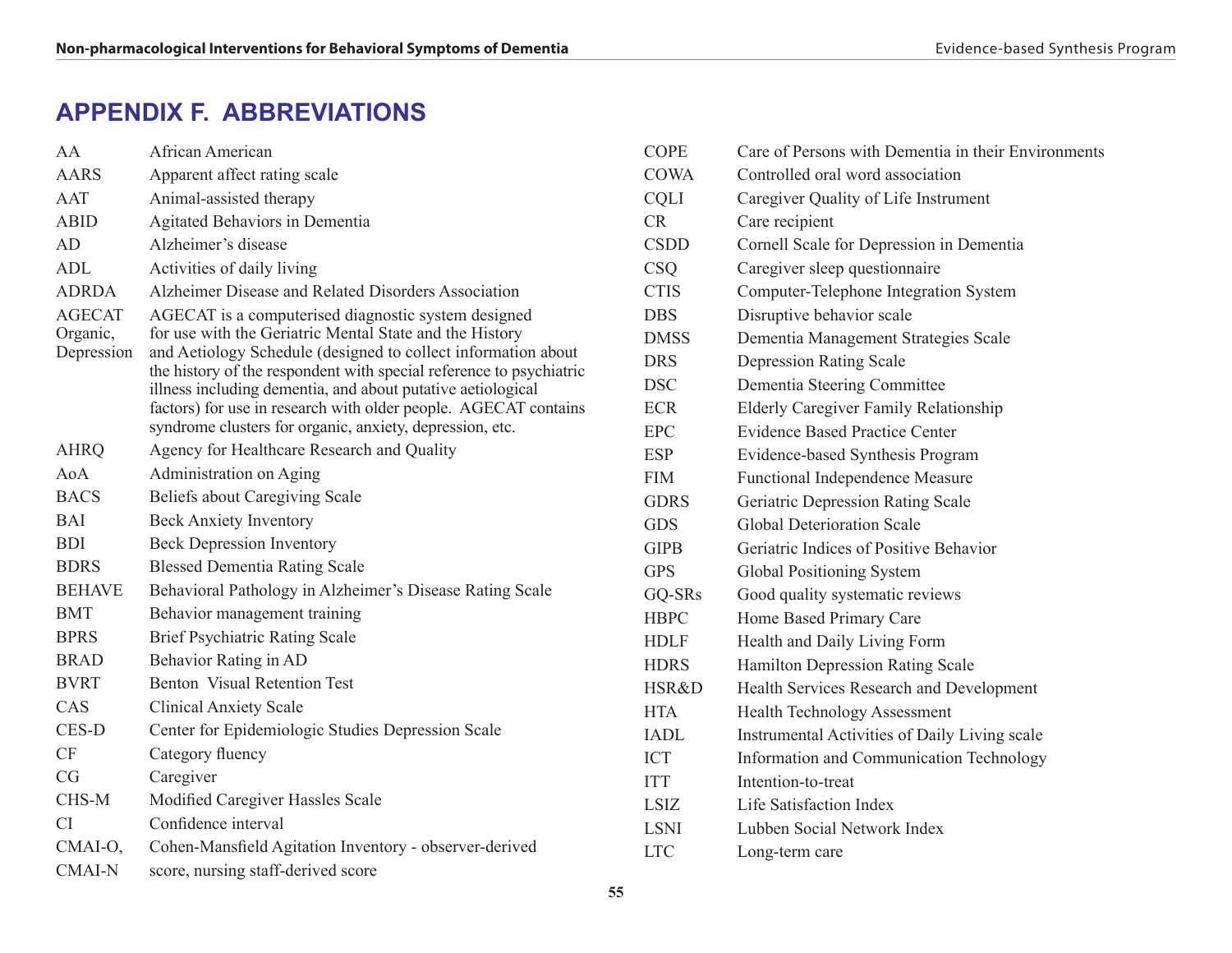| <b>MAACL</b>    | Multiple Affect Adjective Checklist                                                                         |
|-----------------|-------------------------------------------------------------------------------------------------------------|
| <b>MADDE</b>    | Medicare Alzheimer's Disease Demonstration and<br>Evaluation program                                        |
| <b>MAI</b>      | Multilevel Assessment Inventory                                                                             |
| <b>MBPC</b>     | Memory and Behavior Problems Checklist                                                                      |
| <b>MFW</b>      | Minnesota Family Workshop                                                                                   |
| <b>MMSE</b>     | Mini Mental State Exam                                                                                      |
| <b>MOSES</b>    | Multidimensional Observation Scale for Older Subjects                                                       |
| <b>MPB</b>      | Management of Problem Behaviors                                                                             |
| <b>MSS</b>      | Multisensory stimulation                                                                                    |
| N               | Number                                                                                                      |
| <b>NHS</b>      | National Health Service                                                                                     |
| <b>NIA/NINR</b> | National Institute on Aging/National Institute of Nursing<br>Research                                       |
| <b>NICE</b>     | National Institute for Health and Clinical Excellence                                                       |
| <b>NINCDS</b>   | National Institute of Neurological and Communicative<br>Diseases and Stroke                                 |
|                 |                                                                                                             |
| <b>NPI</b>      | Neuropsychiatric Inventory                                                                                  |
| <b>NYU</b>      | New York University                                                                                         |
| <b>OARS</b>     | <b>Older Americans Resource and Services Multidimensional</b><br><b>Functional Assessment Questionnaire</b> |
| <b>ODAS</b>     | Observable displays of affect scale                                                                         |
| <b>OGEC</b>     | Office of Geriatrics and Extended Care                                                                      |
| <b>PAC</b>      | Positive Aspects of Caregiving scale                                                                        |
| <b>PAIS</b>     | Psychological Adjustment to Relative's Illness                                                              |
| PAVeD           | Preventing Aggressive Behavior in Demented Patients                                                         |
| <b>PCI</b>      | Patient Care Index                                                                                          |
| <b>PDC</b>      | Partners in Dementia Care                                                                                   |
| PHQ9            | Patient Health Questionnaire-9 Item                                                                         |
| <b>PIC</b>      | Partners in Caregiving                                                                                      |
| <b>POMS</b>     | <b>Profile of Moods States</b>                                                                              |
| <b>PSS</b>      | <b>Perceived Stress Scale</b>                                                                               |

QOL/QoL Quality of life

| <b>RAGE</b>         | Rating Scale for Aggressive Behavior in the Elderly                                        |
|---------------------|--------------------------------------------------------------------------------------------|
| <b>RCT</b>          | Randomized controlled trial                                                                |
| <b>REACH</b>        | Resources for Enhancing Alzheimer's Caregiver Health                                       |
| RIL.                | Record of Independent Living                                                               |
| <b>RMBPC</b>        | Revised Memory and Behavior Problem Checklist                                              |
| <b>RSCSE</b>        | Revised Scale for Caregiving Self-Efficacy                                                 |
| <b>SADS</b>         | Social Avoidance and Distress Scale                                                        |
| <b>SBP</b>          | <b>Stress-Busting Program</b>                                                              |
| <b>SCB</b>          | Screen for Caregiver Burden                                                                |
| <b>SCN</b>          | Suprachiasmatic nuclei                                                                     |
| SF-36 (PF,<br>PRF)  | Short-form health survey (physical functioning and<br>physical role functioning subscales) |
| SIP (BCM,<br>M, HM) | Sickness Impact Profile (mobility scale; home<br>management subscale                       |
| <b>SPT</b>          | Simulated presence therapy                                                                 |
| <b>SR</b>           | <b>Systematic Review</b>                                                                   |
| <b>SSCQ</b>         | Short Sense of Competence Questionnaire                                                    |
| <b>STAI</b>         | <b>State Trait Anxiety Inventory</b>                                                       |
| <b>STAXI</b>        | <b>State Trait Anger Expression Inventory</b>                                              |
| T1                  | Timepoint 1                                                                                |
| T <sub>2</sub>      | Timepoint 2                                                                                |
| <b>TENS</b>         | Transcutaneous electrical nerve stimulation                                                |
| <b>TLC</b>          | Telephone-Linked Care                                                                      |
| Tx                  | Treatment                                                                                  |
| UK                  | United Kingdom                                                                             |
| VA                  | <b>Veterans Affairs</b>                                                                    |
| <b>VAMC</b>         | <b>Veterans Affairs Medical Center</b>                                                     |
| VAS                 | Visual analog scale                                                                        |
| VHA.                | Veterans Health Administration                                                             |
| <b>VISN</b>         | Veterans Integrated Service Network                                                        |
| <b>VSO</b>          | Visit Satisfaction Questionnaire                                                           |
| <b>ZBI</b>          | Zarit Burden Interview                                                                     |
|                     |                                                                                            |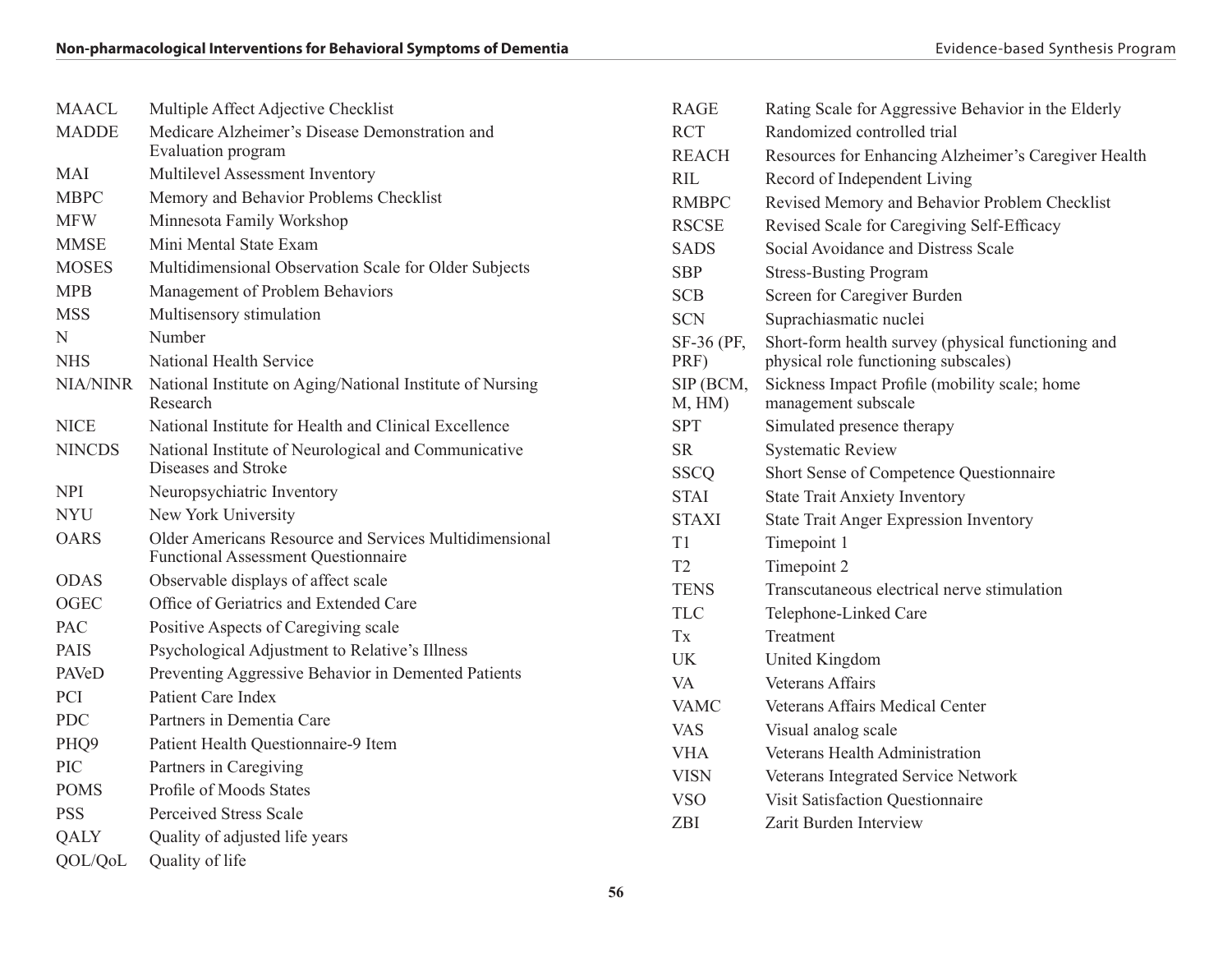# **APPENDIX G. REVIEWER COMMENTS AND RESPONSES**

|                                                                           | Reviewer   Comment                                                                                                                                                                                                                                                                                                                                                                                                                                                                                                                                                                                                                                     | Response                                                                                                                                                                                                                                                                                                                                                                                                                                                                                    |
|---------------------------------------------------------------------------|--------------------------------------------------------------------------------------------------------------------------------------------------------------------------------------------------------------------------------------------------------------------------------------------------------------------------------------------------------------------------------------------------------------------------------------------------------------------------------------------------------------------------------------------------------------------------------------------------------------------------------------------------------|---------------------------------------------------------------------------------------------------------------------------------------------------------------------------------------------------------------------------------------------------------------------------------------------------------------------------------------------------------------------------------------------------------------------------------------------------------------------------------------------|
| Are the objectives, scope, and methods for this review clearly described? |                                                                                                                                                                                                                                                                                                                                                                                                                                                                                                                                                                                                                                                        |                                                                                                                                                                                                                                                                                                                                                                                                                                                                                             |
|                                                                           | Yes; no comment.                                                                                                                                                                                                                                                                                                                                                                                                                                                                                                                                                                                                                                       | Noted.                                                                                                                                                                                                                                                                                                                                                                                                                                                                                      |
| $\overline{2}$                                                            | Yes; no comment.                                                                                                                                                                                                                                                                                                                                                                                                                                                                                                                                                                                                                                       | Noted.                                                                                                                                                                                                                                                                                                                                                                                                                                                                                      |
| $\overline{3}$                                                            | Yes. The data is carefully addressed. An unfortunate feature of the study is that the<br>results are largely negative. In spite of this, the findings are useful in determining<br>appropriate care for people with dementia.                                                                                                                                                                                                                                                                                                                                                                                                                          | Noted.                                                                                                                                                                                                                                                                                                                                                                                                                                                                                      |
| $\overline{4}$                                                            | P. 2: Several non-pharmacological interventions classified as "psychotherapy" (e.g.,<br>cognitive stimulation therapy, simulation presence therapy, and many behavioral<br>management techniques) are not typically considered as psychotherapy. Furthermore,<br>"behavior therapy" is referenced in the results and conclusion but is not listed as an<br>intervention in the Methods section. It is also not clear what is meant by behavior<br>therapy in the report. Additional specification or definition would be helpful, as this is<br>often used broadly but technically involves a specific type of psychotherapy.                          | This section has been changed to clarify terminology and follow the outline<br>of the report.                                                                                                                                                                                                                                                                                                                                                                                               |
| $\overline{4}$                                                            | P. 3: The fact that the review included studies on management of behavioral symptoms<br>of dementia in a wide variety of settings, including all outpatient settings, home-based<br>care, and extended care settings may have affected the findings and contributed to<br>mixed or non-conclusive results in some cases if data were analyzed in the aggregate.<br>Certain interventions may work differently or require adaptation in different settings.<br>It would be best to review and report results for different settings separately. This<br>would also be helpful for guiding application of the results and future research<br>directions. | There were insufficient numbers of behavior management studies to examine<br>effects within subgroups by setting, provider type, and patient population,<br>and therefore results were aggregated. The diversity of the settings examined<br>across studies prohibited grouping based on this variable. Additionally, all<br>behavior management technique studies had methodological limitations, and<br>no subgroup of studies was exempt from these limitations.                         |
|                                                                           | Is there any indication of bias in our synthesis of the evidence?                                                                                                                                                                                                                                                                                                                                                                                                                                                                                                                                                                                      |                                                                                                                                                                                                                                                                                                                                                                                                                                                                                             |
|                                                                           | No; no comment.                                                                                                                                                                                                                                                                                                                                                                                                                                                                                                                                                                                                                                        | Noted.                                                                                                                                                                                                                                                                                                                                                                                                                                                                                      |
| $\overline{2}$                                                            | No; no comment.                                                                                                                                                                                                                                                                                                                                                                                                                                                                                                                                                                                                                                        | Noted.                                                                                                                                                                                                                                                                                                                                                                                                                                                                                      |
| $\overline{3}$                                                            | No; no comment.                                                                                                                                                                                                                                                                                                                                                                                                                                                                                                                                                                                                                                        | Noted.                                                                                                                                                                                                                                                                                                                                                                                                                                                                                      |
| $\overline{4}$                                                            | No; no comment.                                                                                                                                                                                                                                                                                                                                                                                                                                                                                                                                                                                                                                        | Noted.                                                                                                                                                                                                                                                                                                                                                                                                                                                                                      |
| 5                                                                         | On search strategy - I do not see evidence of bias but am unclear as to whether there<br>were search of primary studies that conducted on a particular topic between the time<br>of the published systematic review and July 2009. Many of the systematic reviews in<br>the Reference list were published in 2008 and 2009 but there are also several that were<br>published before 2007. For those systematic reviews published prior to 2007, was a<br>search conducted for more recent articles?                                                                                                                                                    | The breadth of this report's scope is enormous given the variety of<br>interventions being considered. It would have not been feasible to<br>systematically conduct updated searches for primary literature for each of<br>the interventions under consideration. We did, however, consider newer<br>primary studies identified through expert input and resources like the AoA<br>compendium when applicable and we discuss them if they added to the body<br>of literature already cited. |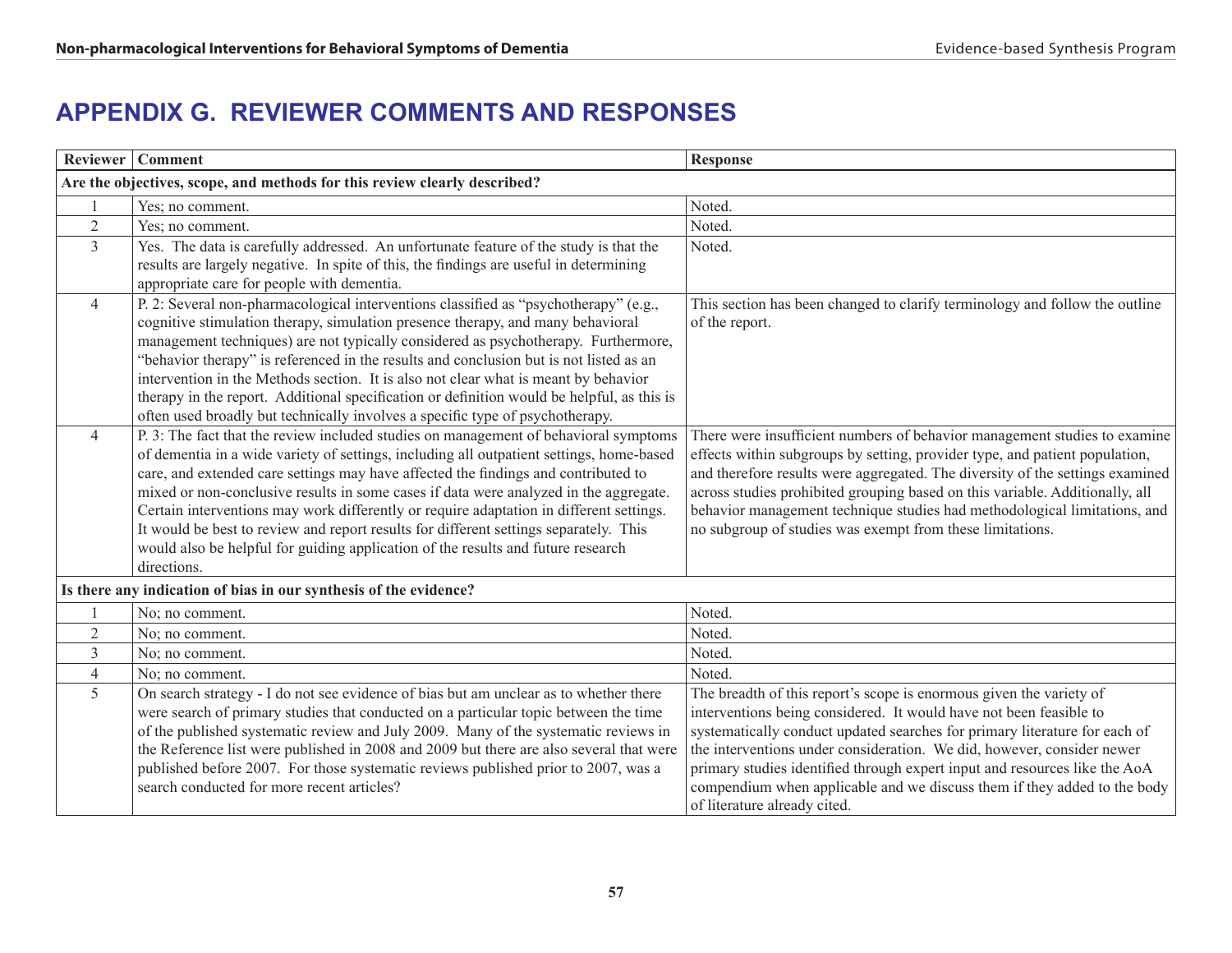|                | Reviewer   Comment                                                                                                                                                                                                                                                                                                                                                                                                                                                                                                                                                                                                                                                                                                                                                                                                                                                                                                                                                                                                                                                                                                                                                                                                                                                                                                | <b>Response</b>                                                                                                                                                                                                                                                                                                                                                                                                                               |
|----------------|-------------------------------------------------------------------------------------------------------------------------------------------------------------------------------------------------------------------------------------------------------------------------------------------------------------------------------------------------------------------------------------------------------------------------------------------------------------------------------------------------------------------------------------------------------------------------------------------------------------------------------------------------------------------------------------------------------------------------------------------------------------------------------------------------------------------------------------------------------------------------------------------------------------------------------------------------------------------------------------------------------------------------------------------------------------------------------------------------------------------------------------------------------------------------------------------------------------------------------------------------------------------------------------------------------------------|-----------------------------------------------------------------------------------------------------------------------------------------------------------------------------------------------------------------------------------------------------------------------------------------------------------------------------------------------------------------------------------------------------------------------------------------------|
|                | Are there any studies on non-pharmacological interventions for behavioral symptoms of dementia that we have overlooked?                                                                                                                                                                                                                                                                                                                                                                                                                                                                                                                                                                                                                                                                                                                                                                                                                                                                                                                                                                                                                                                                                                                                                                                           |                                                                                                                                                                                                                                                                                                                                                                                                                                               |
|                | Yes. Missing studies on the following types of interventions that were to be included<br>in this review:<br>· Psychotherapy (e.g., behavioral management techniques; cognitive rehabilitation;<br>cognitive stimulation therapy; reality orientation)<br>• Smart home technologies                                                                                                                                                                                                                                                                                                                                                                                                                                                                                                                                                                                                                                                                                                                                                                                                                                                                                                                                                                                                                                | The initial review of psychotherapeutic techniques incorrectly ruled out<br>behavior management techniques as being administered by the caregiver and<br>therefore included in a separate ESP report. In light of the feedback, we re-<br>examined the literature on behavior management techniques and include this<br>as a section in the updated report.                                                                                   |
|                |                                                                                                                                                                                                                                                                                                                                                                                                                                                                                                                                                                                                                                                                                                                                                                                                                                                                                                                                                                                                                                                                                                                                                                                                                                                                                                                   | The report included smart home technologies such as tracking devices,<br>motion detection devices, and home alarms within the section on wandering.<br>No additional reviews meeting our quality criteria reviewed research on<br>smart home technologies targeting symptoms other than wandering.                                                                                                                                            |
| 2              | Yes. Among the interventions that were to be focus of review were "psychotherapy"<br>(e.g., behavioral management techniques") They are notably absent in the<br>report. My review of this literature indicates that there are a number of well-done<br>studies that have demonstrated the utility of behavioral management approaches to<br>decrease dementia-related behavioral problems. I'd like to bring one leading article<br>to your attention: Logsdon, R.G., McCurry, S.M., & Teri, L. (2007). Evidenced-<br>based psychological treatments for disruptive behavior in individuals with dementia.<br>Psychology and Aging, 22, 28-36. The authors utilize the American Psychological<br>Association's criteria for identifying evidence based treatment to review studies in<br>this area. They conclude (from the abstract): "Results of this review indicate that<br>behavioral problem-solving therapies that identify and modify antecedents and<br>consequences of problem behaviors and increase pleasant events and individualized<br>interventions based on progressively lowered stress threshold models that include<br>problem solving and environmental modifications meet EBT criteria." The specific<br>studies that they identify as meeting EBT criteria are delineated in the article. | The initial review of psychotherapeutic techniques incorrectly ruled out<br>behavior management techniques as being administered by the caregiver<br>and, therefore, was included in a separate ESP report. In light of the<br>feedback, we re-examined the literature on behavior management techniques<br>and include this as a section in the updated report. We have included the<br>Logsdon et al. (2007) article in the updated report. |
| $\overline{2}$ | Other review articles worth mention include:<br>Allen-Burge, R., Stevens, A.B., & Burgio, L.D. (1999). Effective behavioral<br>interventions for decreasing dementia-related challenging behavior in nursing homes.<br>International Journal of Geriatric Psychiatry, 14, 213-232.<br>Kasl-Godley, J. & Gatz, M. (2000). Psychosocial interventions for individuals with<br>dementia: An integration of theory, therapy, and a clinical understanding of dementia.<br>Clinical Psychology Review, 20, 755-782.<br>Cohen-Mansfield, J. (2001). Nonpharmacological interventions for inappropriate<br>behaviors in dementia: A review, summary, and critique. American Journal of Geriatric<br>Psychiatry, 9, 361-381.                                                                                                                                                                                                                                                                                                                                                                                                                                                                                                                                                                                              | We reviewed all of these articles, and none met our quality criteria for<br>inclusion in the report. Additionally, similar articles which met our quality<br>criteria are included in the report and adequately cover the topics in these<br>suggested articles (Ayalon et al., 2006; Livingston et al., 2005; & Logsdon et<br>al., 2007).                                                                                                    |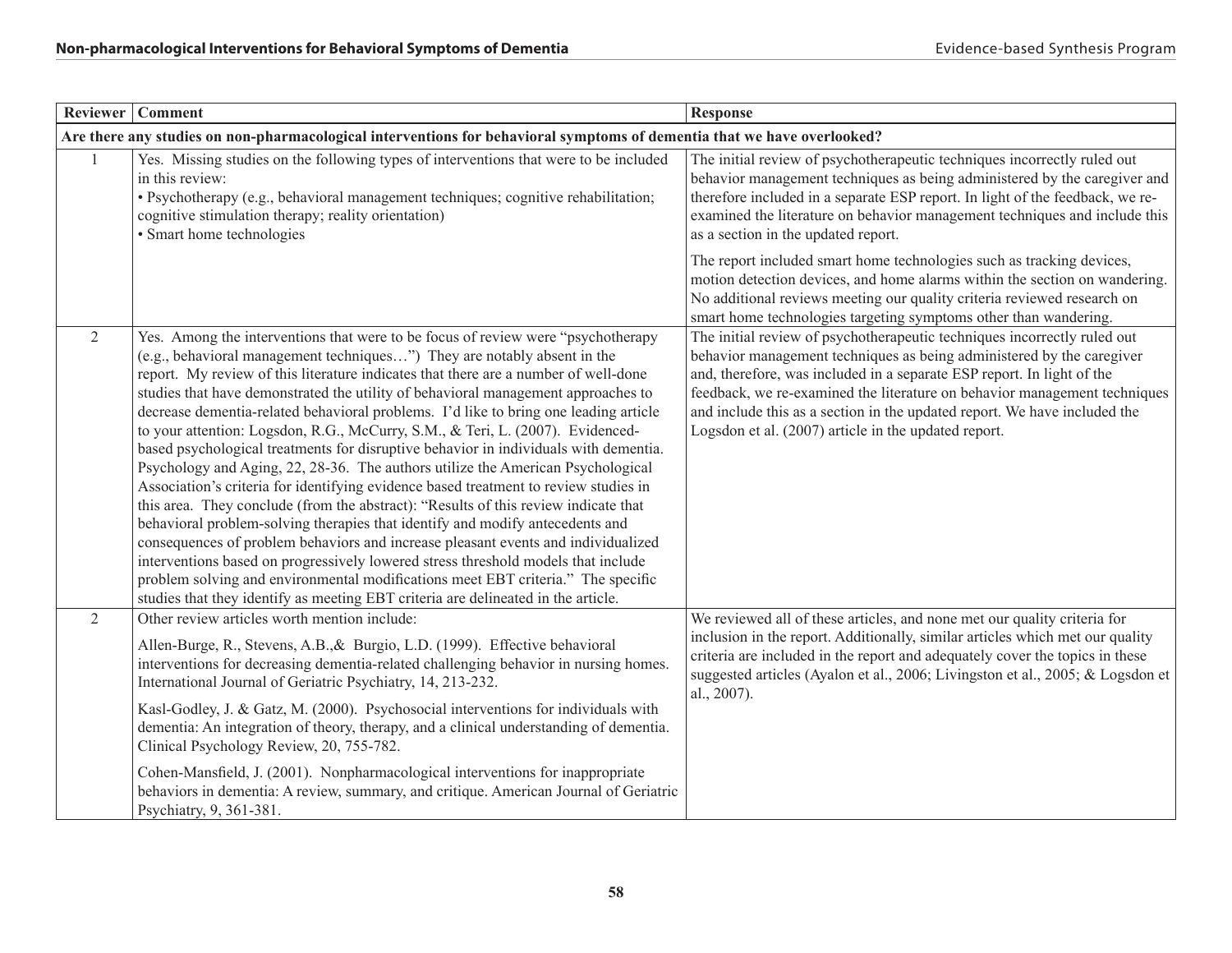| Reviewer       | <b>Comment</b>                                                                                                                                                                                                                                                                                                                                                                                                                                                                                                                                                                                                                                | <b>Response</b>                                                                                                                                                                                                                                                                                                                                                                                                                                                                                                                                                                                                                                                                                                                                                                                                                                                                                                                                                                                                                                                                                                                                                                                                                                                                                              |
|----------------|-----------------------------------------------------------------------------------------------------------------------------------------------------------------------------------------------------------------------------------------------------------------------------------------------------------------------------------------------------------------------------------------------------------------------------------------------------------------------------------------------------------------------------------------------------------------------------------------------------------------------------------------------|--------------------------------------------------------------------------------------------------------------------------------------------------------------------------------------------------------------------------------------------------------------------------------------------------------------------------------------------------------------------------------------------------------------------------------------------------------------------------------------------------------------------------------------------------------------------------------------------------------------------------------------------------------------------------------------------------------------------------------------------------------------------------------------------------------------------------------------------------------------------------------------------------------------------------------------------------------------------------------------------------------------------------------------------------------------------------------------------------------------------------------------------------------------------------------------------------------------------------------------------------------------------------------------------------------------|
| $\overline{2}$ | Also, in one of the review articles cited in your report, the authors draw favorable<br>conclusions about the utility of behavioral interventions for dementia. Livingston<br>et al. (2005). Systematic review of psychological approaches to the management<br>of neuropsychiatric symptoms of dementia. American Journal of Psychiatry, 162,<br>1996-2021. "Only behavior management therapies, specific types of caregiver and<br>residential care staff education, and possibly cognitive stimulation appear to have<br>lasting effectiveness for the management of dementia-associated neuropsychiatric<br>symptoms" (from the abstract) | Noted. See response to previous comments re: inclusion of behavior<br>management techniques as a section in the updated report.                                                                                                                                                                                                                                                                                                                                                                                                                                                                                                                                                                                                                                                                                                                                                                                                                                                                                                                                                                                                                                                                                                                                                                              |
| $\overline{3}$ | No. The analysis was very carefully done.                                                                                                                                                                                                                                                                                                                                                                                                                                                                                                                                                                                                     | Noted.                                                                                                                                                                                                                                                                                                                                                                                                                                                                                                                                                                                                                                                                                                                                                                                                                                                                                                                                                                                                                                                                                                                                                                                                                                                                                                       |
| $\mathbf{1}$   | If you have not already, I suggest you also look at the following compendium from<br>Administration on Aging (AoA). This was also used by the Portland ESP group that<br>did the recent report on Interventions for Non-professional Caregivers of Individuals<br>with Dementia.<br>• Administration on Aging's Alzheimer's Disease Supportive Services Program.<br>Annotated Bibliography: Evidence-based interventions that target people with ADRD<br>or their caregivers. 2010. http://www.aoa.gov/AoARoot/AoA_Programs/HCLTC/<br>Alz Grants/docs/EB2010.pdf                                                                              | We reviewed the AoA compendium for relevant, recent studies related to<br>behavior management techniques and did not find any that met our criteria.<br>Relevant studies included work by Linda Teri that was already included<br>in the report, as well as other articles referencing behavior management<br>techniques that were limited to assessing caregiver outcomes rather than<br>patient outcomes.                                                                                                                                                                                                                                                                                                                                                                                                                                                                                                                                                                                                                                                                                                                                                                                                                                                                                                  |
| $\overline{4}$ | Yes: Did not see relevant research by Burgio and Cohen-Mansfield (e.g., Burgio<br>et al. 2002; Cohen-Mansfield et al., 2007), which provide further support for non-<br>pharmacological approaches to managing dementia-related behaviors. Were these<br>bodies of work included in the reviewed research?                                                                                                                                                                                                                                                                                                                                    | Based on this feedback, we reviewed both primary articles. The Cohen-<br>Mansfield article was included in the section on agitation as it was part of the<br>Kong (2009) review that was cited in that section; we did not examine primary<br>articles in this section of the report. Though the Burgio (2002) article was cited<br>in the reviews included in the BMT section of our paper, it was not included<br>as evidence in these reviews for the same reason that it is not applicable to<br>this review: This research examines two BMT interventions with different<br>staff training strategies. Because there is no control group receiving a non-<br>BMT intervention, there is no way to examine the effects of BMT overall<br>(only the relative efficacy of different types of BMT); therefore, any change<br>in outcome could be due to maturation rather than intervention. Related work<br>by Burgio was also included in the reviews cited in our report and, therefore,<br>this research is represented in our overall reporting of results. Though these<br>articles both provide some support for the effectiveness of certain behavior<br>management techniques, unfortunately, neither one is methodologically<br>rigorous enough to change our overall interpretation of findings. |
| 5              | The following study may be of interest. Wall M, Duffy A. The effects of music<br>therapy for older people with dementia Br J Nurs. 2010 Jan 28-Feb 10;19(2):108-13.                                                                                                                                                                                                                                                                                                                                                                                                                                                                           | This study was not included in the report because it was outside our<br>search timeframe. In reviewing the findings, however, we noted that the<br>authors of this paper came to the same conclusions as we did regarding the<br>effectiveness of music therapy: Though initial research documents positive<br>results in terms of reducing agitation, methodologically sound studies are<br>needed to adequately support positive results.                                                                                                                                                                                                                                                                                                                                                                                                                                                                                                                                                                                                                                                                                                                                                                                                                                                                  |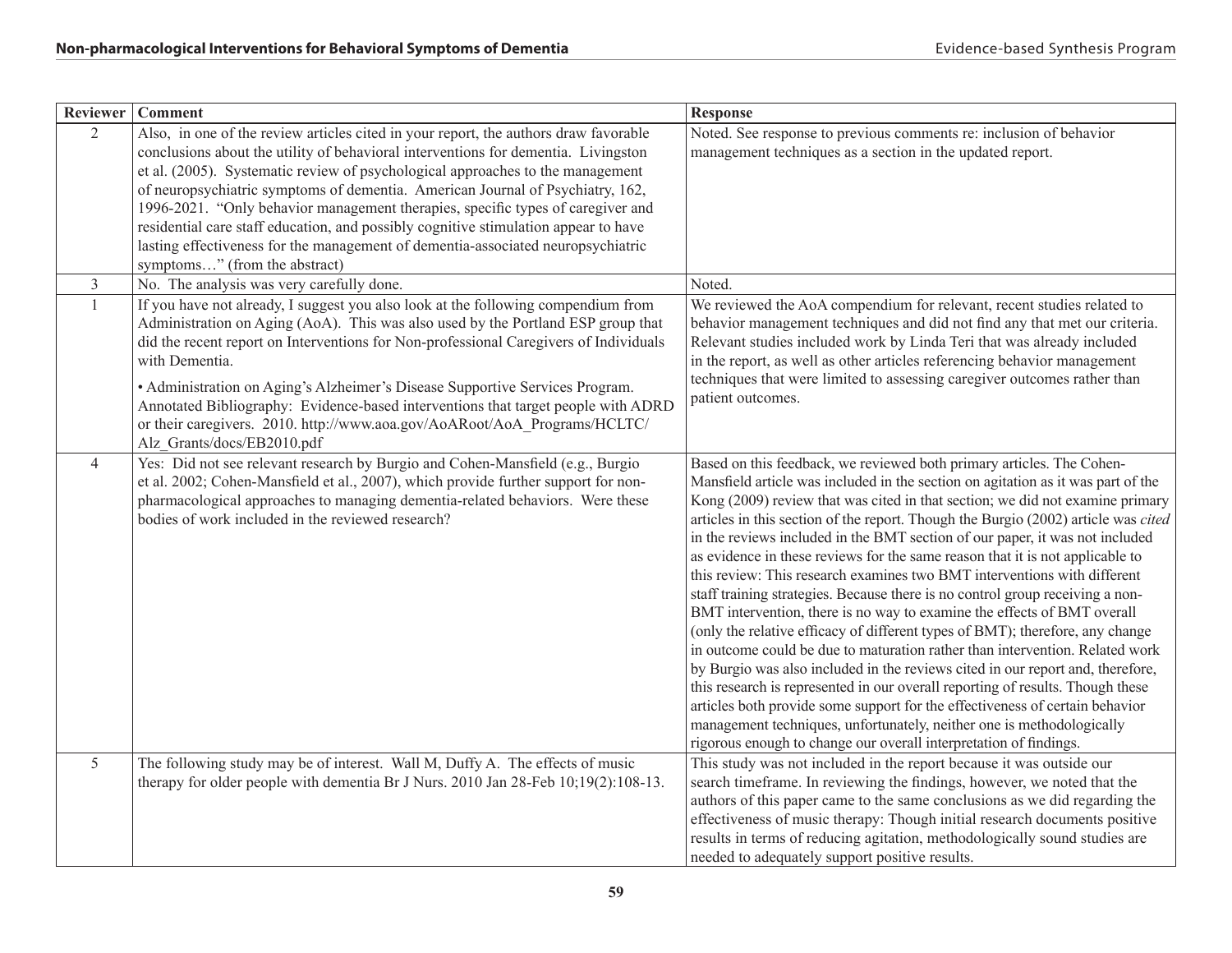|              | Reviewer   Comment                                                                                                                                                                                                                                                                                                                                                                                                                | <b>Response</b>                                                                                                                                                                                                                                                                                                                    |
|--------------|-----------------------------------------------------------------------------------------------------------------------------------------------------------------------------------------------------------------------------------------------------------------------------------------------------------------------------------------------------------------------------------------------------------------------------------|------------------------------------------------------------------------------------------------------------------------------------------------------------------------------------------------------------------------------------------------------------------------------------------------------------------------------------|
|              | <b>Additional comments</b>                                                                                                                                                                                                                                                                                                                                                                                                        |                                                                                                                                                                                                                                                                                                                                    |
| $\mathbf{1}$ | <b>Executive Summary, Results</b><br>• Key Question 1 (thru page ix) –<br>o Missing information on several groups of interventions that were to be included in<br>the review<br>§ psychotherapy - e.g., behavior management, cognitive rehabilitation, cognitive<br>stimulation, reality orientation;                                                                                                                             | Noted. See response to previous comments re: inclusion of behavior<br>management techniques as a section in the updated report. We added a<br>summary statement on the lack of comparison information.<br>See response to previous comment re: smart home technologies being<br>covered in the section of the report on wandering. |
|              | § smart home technologies<br>o Is there any summary statement on comparison of non-pharm interventions with each<br>other, and with pharmacological approaches?                                                                                                                                                                                                                                                                   |                                                                                                                                                                                                                                                                                                                                    |
| -1           | • Key Question 2 (page ix) –<br>o Missing information on several groups of interventions that were to be included in<br>the review<br>$\S$ psychotherapy – e.g., behavior management, cognitive rehabilitation, cognitive<br>stimulation, reality orientation;<br>§ smart home technologies<br>o Is there any summary statement on comparison of non-pharm interventions with each<br>other, and with pharmacological approaches? | Noted. See response to previous comments re: inclusion of behavior<br>management techniques as a section in the updated report. We added a<br>summary statement on the lack of comparison information.<br>See response to previous comment re: smart home technologies being<br>covered in the section of the report on wandering. |
| 1            | Methods, Interventions (page $2$ ) – Throughout the report<br>• Missing information on several groups of interventions that were to be included in<br>the review<br>o psychotherapy - e.g., behavior management, cognitive rehabilitation, cognitive<br>stimulation, reality orientation;<br>o smart home technologies                                                                                                            | Noted. See response to previous comments re: inclusion of behavior<br>management techniques as a section in the updated report.<br>See response to previous comment re: smart home technologies being<br>covered in the section of the report on wandering.                                                                        |
| -1           | Results, Wandering (page 28, 34, elsewhere?) -<br>· Should add a reviewer who has a focus on wandering.                                                                                                                                                                                                                                                                                                                           | Done.                                                                                                                                                                                                                                                                                                                              |
| -1           | Results, Key Question 2 (page 33)<br>• At end of this section, consider adding a statement about the comparison of non-<br>pharm interventions with each other, and with pharmacological approaches. If there<br>are no relevant studies, you could have a statement to that effect as you do on page 31<br>for Key Question 1.                                                                                                   | Agreed. This statement has been added.                                                                                                                                                                                                                                                                                             |
| 1            | NOTE: Additional comments/suggested edits are shown in Track Changes on the<br>document attached (mostly punctuation/grammar changes for clarification).                                                                                                                                                                                                                                                                          | All edits included in the document were addressed. Because they primarily<br>consisted of word grammar edits and are not in need of additional<br>discussion, they are not itemized here.                                                                                                                                          |
| 2            | I'd suggest adding behavioral interventions to one of the key areas addressed in this<br>report.                                                                                                                                                                                                                                                                                                                                  | Noted. See response to previous comments re: inclusion of behavior<br>management techniques as a section in the updated report.                                                                                                                                                                                                    |
| 6            | Page v, line 3: "We obtained additional articles from reference lists of pertinent<br>studies." This method should be more fully explained below in "Study Selection and<br>Quality Assessment"                                                                                                                                                                                                                                   | Manual searching for articles that were not identified through the systematic<br>search of electronic databases is a standard, supplemental search method<br>used in conducting systematic reviews.                                                                                                                                |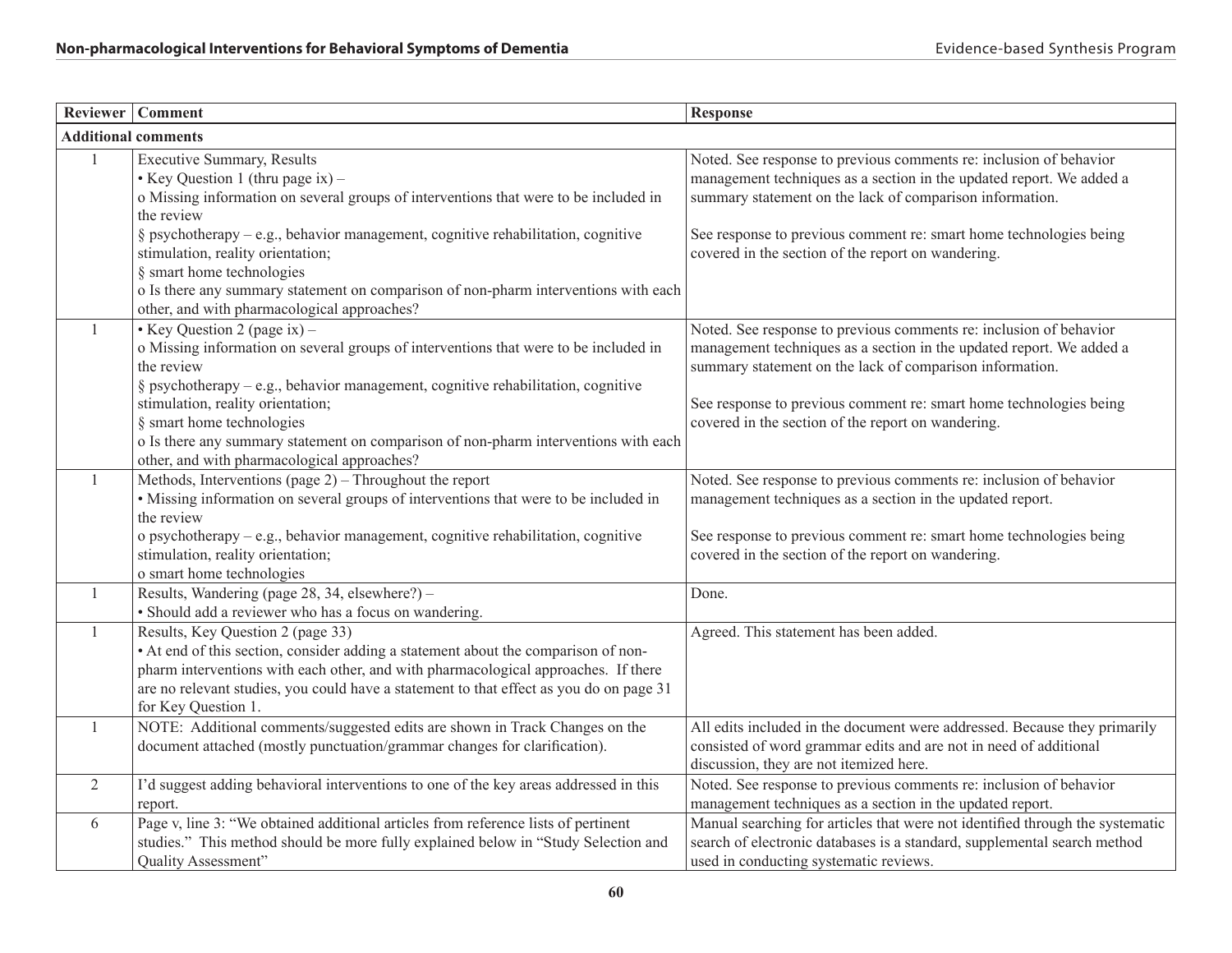| Reviewer | <b>Comment</b>                                                                                                                                                                                                                                                                                                                                                                                                                                              | <b>Response</b>                                                                                                                                                                                                                                                                                                                                                                                                                                                                                                                                                                                                                                                                                                                                                                                                                 |
|----------|-------------------------------------------------------------------------------------------------------------------------------------------------------------------------------------------------------------------------------------------------------------------------------------------------------------------------------------------------------------------------------------------------------------------------------------------------------------|---------------------------------------------------------------------------------------------------------------------------------------------------------------------------------------------------------------------------------------------------------------------------------------------------------------------------------------------------------------------------------------------------------------------------------------------------------------------------------------------------------------------------------------------------------------------------------------------------------------------------------------------------------------------------------------------------------------------------------------------------------------------------------------------------------------------------------|
| 6        | Page v, line 29: "cycles that individuals with dementia experience." Awkward?;<br>Better: "cycles experienced by individuals with dementia?"                                                                                                                                                                                                                                                                                                                | Agreed. This sentence has been changed.                                                                                                                                                                                                                                                                                                                                                                                                                                                                                                                                                                                                                                                                                                                                                                                         |
| 6        | Page x, line 1: "None of the systematic reviews captured in our search identified any<br>head-to-head trials that directly compared safety among different non-pharmacological<br>interventions, or between non-pharmacological and pharmacological treatments."<br>Repeat of above text                                                                                                                                                                    | This section of text refers to safety, while the previous text refers to<br>effectiveness.                                                                                                                                                                                                                                                                                                                                                                                                                                                                                                                                                                                                                                                                                                                                      |
| 6        | page 2, line 15: BY 'BEHAVIORAL MANAGEMENT TECHNIQUES DO YOU<br>MEAN BEHAVIOR MODIFICATION ?: Behavior modification is the use of<br>empirically demonstrated behavior change techniques to improve behavior, such<br>as altering an individual's behaviors and reactions to stimuli through positive and<br>negative reinforcement of adaptive behavior and/or the reduction of maladaptive<br>behavior through its extinction, punishment and/or therapy. | Due to the broad range of interventions covered, as well as the need to group<br>them into an accessible organizational framework, we chose to use the term<br>"Behavior management techniques" to represent the variety of techniques<br>which were investigated. We agree that many different terms are used in<br>the field, though this choice of terminology is consistent with other articles<br>(e.g., Logsdon et al., 2007, refer to "behavior management interventions and<br>Livingston et al., 2005, refer to "behavioral management techniques").                                                                                                                                                                                                                                                                   |
| 6        | Page 4, line 12: "We organized the literature into the following categories." Should<br>you better explain the rationale underpinning your categorization schema? For<br>example, couldn't ALL of listed categories be considered "Behavioral Management?"                                                                                                                                                                                                  | All categories focus on reducing behavioral symptoms of dementia;<br>however, we organized the review in a manner such that similar types<br>of interventions were grouped, consistent with existing literature (e.g.,<br>Livingston et al., 2005). We agree that other organizational frameworks<br>could have been considered, though we believe that this is the most<br>parsimonious manner in which to adequately capture all relevant techniques.                                                                                                                                                                                                                                                                                                                                                                         |
| 6        | Page 8, line 13: "With the exception of one small trial $(N=17)$ that showed a benefit on<br>mood," Needs citation?                                                                                                                                                                                                                                                                                                                                         | We chose not to include citations because this text is in the summary of<br>findings for this section. Citations are provided in the subsequent section<br>that provides the results in greater detail.                                                                                                                                                                                                                                                                                                                                                                                                                                                                                                                                                                                                                         |
| 6        | page 10, line 7: "The review identified three additional studies that could not be<br>combined in the meta-analysis; of these, two studies found that SPT was effective in<br>reducing challenging behaviors, and the third found no overall benefit, and that the<br>response to SPT may differ among individuals."<br>Each and every study discussed in this work should be cited.                                                                        | Because our overview of non-pharmacological interventions summarizes the<br>work done previously by other systematic reviews, we refer to the systematic<br>reviews themselves rather than the individual studies these reviews included.<br>BMT was an exception to this format because we focused on the individual<br>studies that had been identified by previous systematic reviews.                                                                                                                                                                                                                                                                                                                                                                                                                                       |
| 6        | Page 18 line 7: "during the four week treatment period" May need hyphen.                                                                                                                                                                                                                                                                                                                                                                                    | This change has been made.                                                                                                                                                                                                                                                                                                                                                                                                                                                                                                                                                                                                                                                                                                                                                                                                      |
| 6        | Page 19 line 27: Wide indeed! You may need to break this broad category into<br>sub-categories? For example, functional behavior analysis, token economies and<br>individualized behavioral reinforcement strategies are clearly catagorizable as<br>"Behavior Modification;" other inclusions here a "stretch"                                                                                                                                             | We considered many different ways of organizing this category. The reviews<br>and even the individual studies included such a variety of intervention<br>components that separating "specific ingredients" into subgroups was not<br>possible. As noted above, due to the broad range of interventions covered, as<br>well as the need to group them into an accessible organizational framework,<br>we chose to use the term "behavior management techniques" to represent the<br>variety of techniques which were investigated. We agree that many different<br>terms are used in the field, though this choice of terminology is consistent<br>with other articles (e.g., Logsdon et al., 2007, refer to "behavior management<br>interventions and Livingston et al., 2005, refer to "behavioral management<br>techniques"). |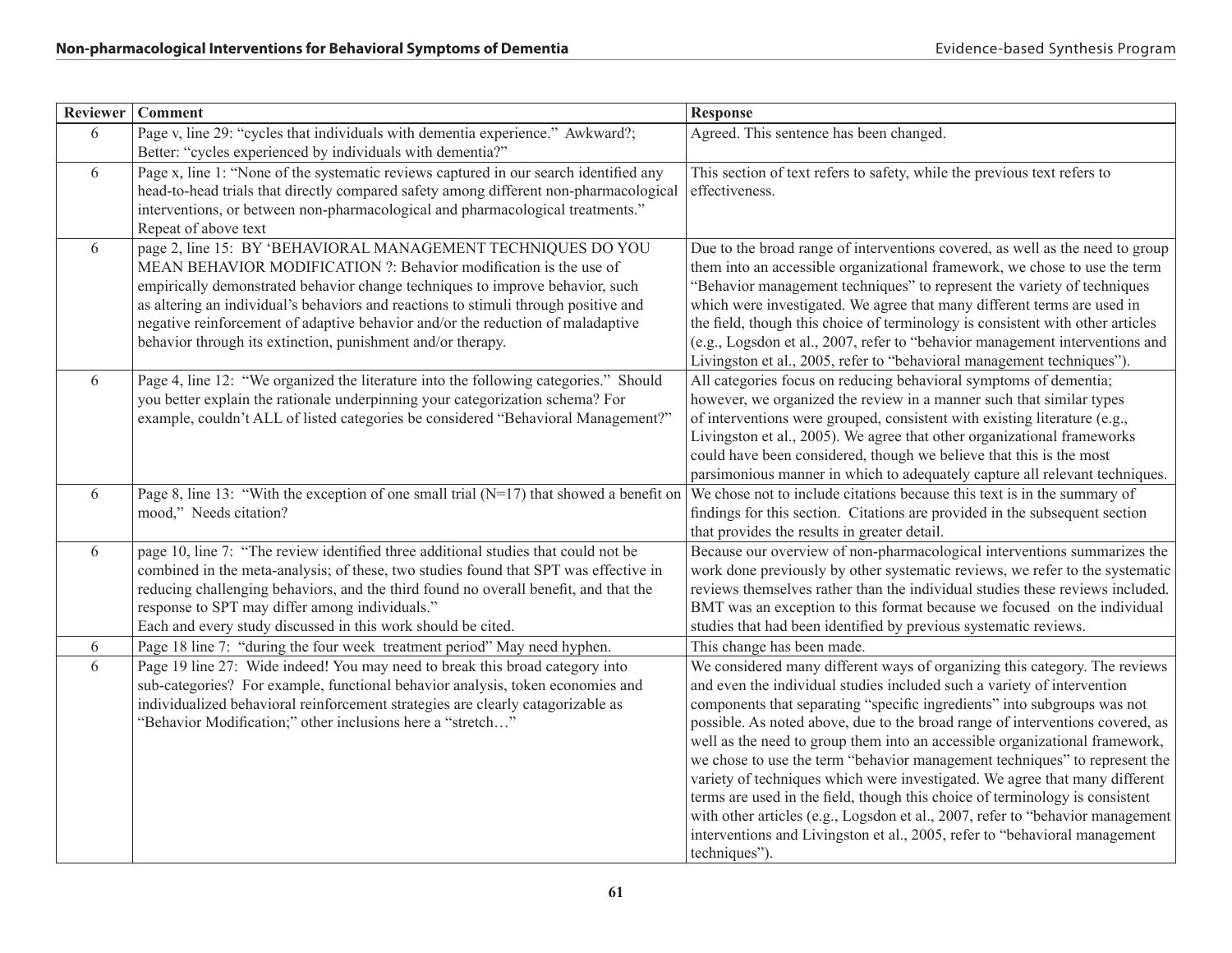| Reviewer     | Comment                                                                                                  | <b>Response</b>                                                                |
|--------------|----------------------------------------------------------------------------------------------------------|--------------------------------------------------------------------------------|
| 6            | Page 20 line 2: "Three good quality systematic reviews, including a total of 31 studies,                 | We agree and have added the citations to these 3 systematic reviews.           |
|              | examined the effectiveness of behavior management techniques for the treatment of                        |                                                                                |
|              | behavioral symptoms of dementia." Cite!                                                                  |                                                                                |
| 6            | Tables 1 and 2. Table more effective/useful if column added to list primary author and                   | Due to space limitations, we chose not to include the primary author list and, |
|              | date                                                                                                     | rather, included this information as citations within the table.               |
| 6            | Page 35, line 21: MSS - need to define abbreviation.                                                     | This change has been made.                                                     |
| 6            | Page 42 line 30: "That cognitively impaired elderly adults are at increased risk of                      | The previous sentence documents this same point and includes 2 relevant        |
|              | falls represents simultaneously a potential rationale for and risk of exercise programs."                | citations.                                                                     |
|              | Should be cited!                                                                                         |                                                                                |
| 6            | References, page 53: Note font variation in ref #4                                                       | This change has been made.                                                     |
| -1           | I had some of the same thoughts about whether you can make any statement about                           | We agree that, given the dearth of direct comparisons, statements implying     |
|              | relative efficacy or safety of non-pharm versus pharm approaches, even though there                      | a comparison of approaches are not warranted; therefore, we only included      |
|              | aren't head-to-head comparisons. Otherwise, the serious risks of pharmacological                         | statements about the dearth of research rather than any statements about the   |
|              | approaches gets lost                                                                                     | relative efficacy and safety without adequate documentation of comparisons.    |
| $\mathbf{1}$ | Feedback on the new text on behavioral management techniques (BMT) found on                              |                                                                                |
|              | pages 19-25, as well as pages vii, xi, 39, 43, 46, and 50:                                               |                                                                                |
| -1           | 1. Page 21, Table 1                                                                                      |                                                                                |
| -1           | a. Is there room to add information on the study setting? (Table 2 has a column for                      | Due to the other information included in the table, there was no additional    |
|              | Setting)                                                                                                 | room for more study details, and we tried to include the most relevant         |
|              |                                                                                                          | information in the table.                                                      |
| $\mathbf{1}$ | b. Can you add a glossary of tests included in the "Outcomes" column, to spell out the<br>abbreviations? | Yes. This has been added.                                                      |
| -1           | 2. Page 23                                                                                               |                                                                                |
| 1            | a. On this page and throughout the document – be consistent in use of present or past                    | This change has been made.                                                     |
|              | tense when giving study results (e.g., page 23, line 5 has past tense, "Gitlinwas                        |                                                                                |
|              | the only study"; line 22 has present tense, "Though they use a more conservative p                       |                                                                                |
|              | value"                                                                                                   |                                                                                |
| 1            | b. Line $20 - \text{define "Type 1 error"}$                                                              | This term has been defined.                                                    |
| $\mathbf{1}$ | c. Line $23$ – define "p value"                                                                          | This term has been defined.                                                    |
| -1           | 3. Page 24                                                                                               |                                                                                |
| 1            | a. Line 26 – Text says setting of the Teri, Huda, et al. (2005) study was nursing home,                  | This correction has been made.                                                 |
|              | but title of the article in References section page 55, line 4 says assisted living staff.               |                                                                                |
|              | Please clarify setting of the study.                                                                     |                                                                                |
| $\mathbf{1}$ | b. Line $26 - Not$ sure this is a comment for the report, but just to let you know                       | Thank you for this information.                                                |
|              | - VACO Mental Health is currently pilot-testing an adaptation of the Teri STAR                           |                                                                                |
|              | program in VA Community Living Centers.                                                                  |                                                                                |
| 1            | 4. Page 25                                                                                               |                                                                                |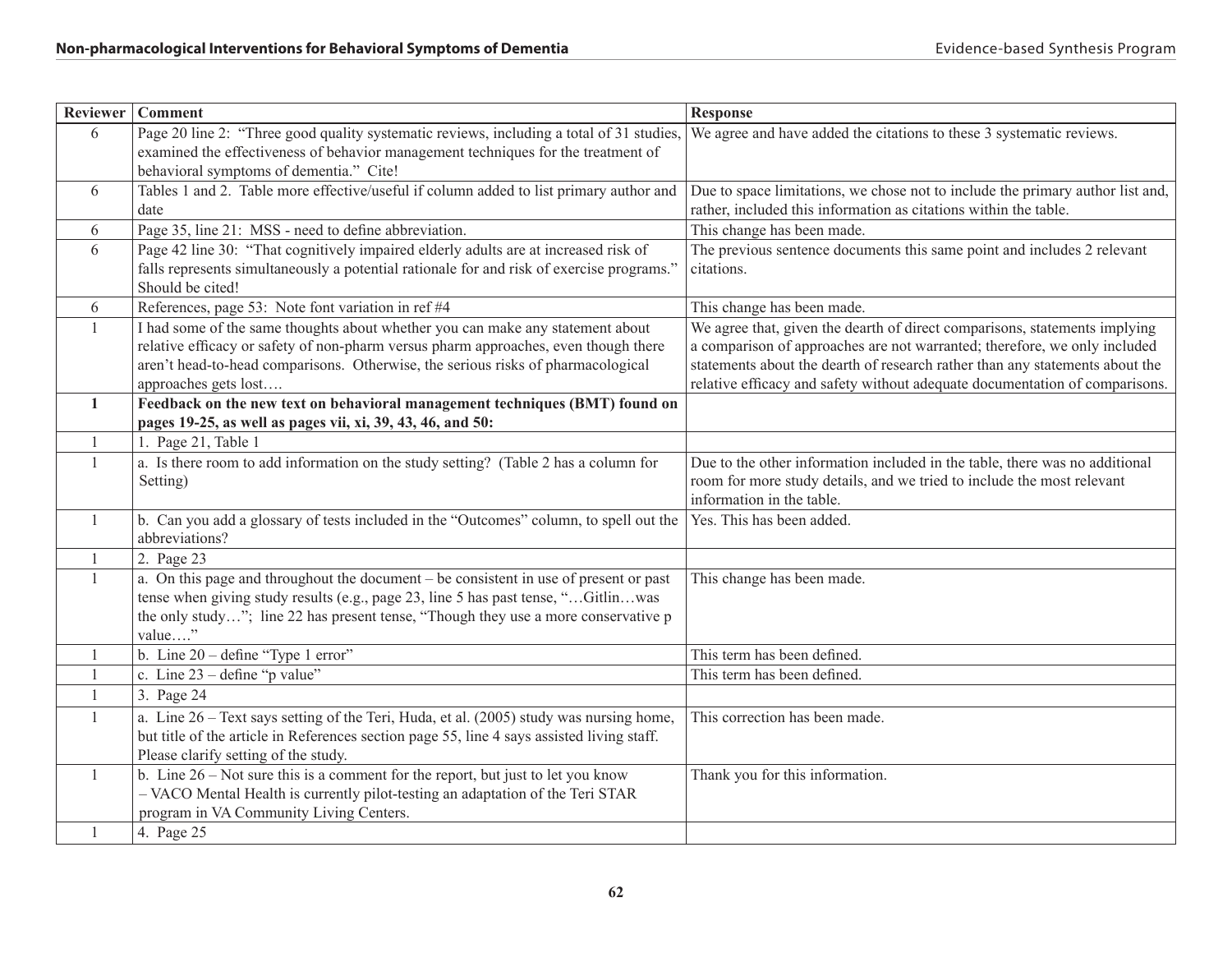|                | Reviewer   Comment                                                                                                                                                                                                                                            | <b>Response</b>                                                                                                                                                                                                                                                                                                                                                                                                           |
|----------------|---------------------------------------------------------------------------------------------------------------------------------------------------------------------------------------------------------------------------------------------------------------|---------------------------------------------------------------------------------------------------------------------------------------------------------------------------------------------------------------------------------------------------------------------------------------------------------------------------------------------------------------------------------------------------------------------------|
| $\overline{1}$ | a. Line $13 - says$ "this report examined a broader range of primary studies" -<br>Does this sentence include the studies mentioned in the preceding bullets, or is this<br>sentence referring to some other studies? (Maybe I just didn't follow correctly.) | This paragraph has been re-worded for clarity.                                                                                                                                                                                                                                                                                                                                                                            |
| $\mathbf{1}$   | b. Line $22 -$ Define "grade of B"                                                                                                                                                                                                                            | We chose not to include additional information on this definition in text but<br>provided additional contextual information in the report (i.e., describing<br>the findings) so that readers could more easily interpret the grade-related<br>findings. We have added a citation to the Oxford Centre for Evidence Based<br>Medicine (http://www.cebm.net) for further information on their particular<br>grading system. |
| $\mathbf{1}$   | Feedback on other parts of the report:                                                                                                                                                                                                                        |                                                                                                                                                                                                                                                                                                                                                                                                                           |
| $\mathbf{1}$   | 1. General – Whenever possible, be consistent in order of results for the types of<br>interventions – use same order in Executive Summary, Table of Contents, and in body<br>of document.                                                                     | We have examined the report for consistency in ordering of interventions<br>and have made changes as needed to maintain consistency throughout.                                                                                                                                                                                                                                                                           |
| $\mathbf{1}$   | 2. Page vii, first paragraph, on TENS - Can you clarify the last sentence -- If no<br>significant effects found in 3 RCTs, why say there is insufficient evidence? (e.g., poor<br>quality studies, even though there were 3 RCTs?)                            | In order to clarify the conclusions, we have stated the conclusions made<br>directly by the authors of the Cochrane review on TENS.                                                                                                                                                                                                                                                                                       |
| $\mathbf{1}$   | 3. Page ix, Key Question 2 – If possible, use same order as in Key Question 1<br>summary of findings starting on page iv (put Behavior management techniques<br>paragraph before Animal-assisted therapy)?                                                    | This change has been made.                                                                                                                                                                                                                                                                                                                                                                                                |
| $\mathbf{1}$   | 4. Page xiii, Appendix G, Reviewer comments - Just a reminder that these should be<br>anonymous.                                                                                                                                                              | Noted.                                                                                                                                                                                                                                                                                                                                                                                                                    |
| 1              | 5. Page 1, line 9 – "placement of individuals with dementia into residential care."                                                                                                                                                                           | This change has been made.                                                                                                                                                                                                                                                                                                                                                                                                |
| $\mathbf{1}$   | 6. Page 3, line 4, "home based care and ambulatory care; and extended care"<br>[remove comma after home-based care, and use semi-colon after ambulatory care?]                                                                                                | This change has been made.                                                                                                                                                                                                                                                                                                                                                                                                |
| $\mathbf{1}$   | 7. Page 8 bottom, Page 9 top – Why not cite the individual studies and give their<br>references (when possible), rather than the review references 10 and 11?                                                                                                 | Because our overview of non-pharmacological interventions summarizes the<br>work done previously by other systematic reviews, we refer to the systematic<br>reviews themselves rather than the individual studies these reviews included.<br>BMT was an exception to this format because we focused on the individual<br>studies that had been identified by previous systematic reviews.                                 |
| $\mathbf{1}$   | 8. Page 9:                                                                                                                                                                                                                                                    |                                                                                                                                                                                                                                                                                                                                                                                                                           |
| $\overline{1}$ | a. Line 9 "on problem behaviors." [Add references]                                                                                                                                                                                                            | Given the broad scope of this report, whenever possible we summarized<br>the findings of existing systematic reviews. Because in most cases we did<br>not review the individual studies ourselves, we chose to refer only to the<br>systematic review as the primary source.                                                                                                                                              |
| 1              | b. Line $25 -$ "in some individuals."                                                                                                                                                                                                                         | This change has been made.                                                                                                                                                                                                                                                                                                                                                                                                |
| $\mathbf{1}$   | c. Line $30 -$ "among persons with dementia."                                                                                                                                                                                                                 | This change has been made.                                                                                                                                                                                                                                                                                                                                                                                                |
| $\mathbf{1}$   | 9. Page 10, lines $4-5$ and $8-11$ – give references?                                                                                                                                                                                                         | Please see response to item "8a" above.                                                                                                                                                                                                                                                                                                                                                                                   |
| $\mathbf{1}$   | 10. Page 11:                                                                                                                                                                                                                                                  |                                                                                                                                                                                                                                                                                                                                                                                                                           |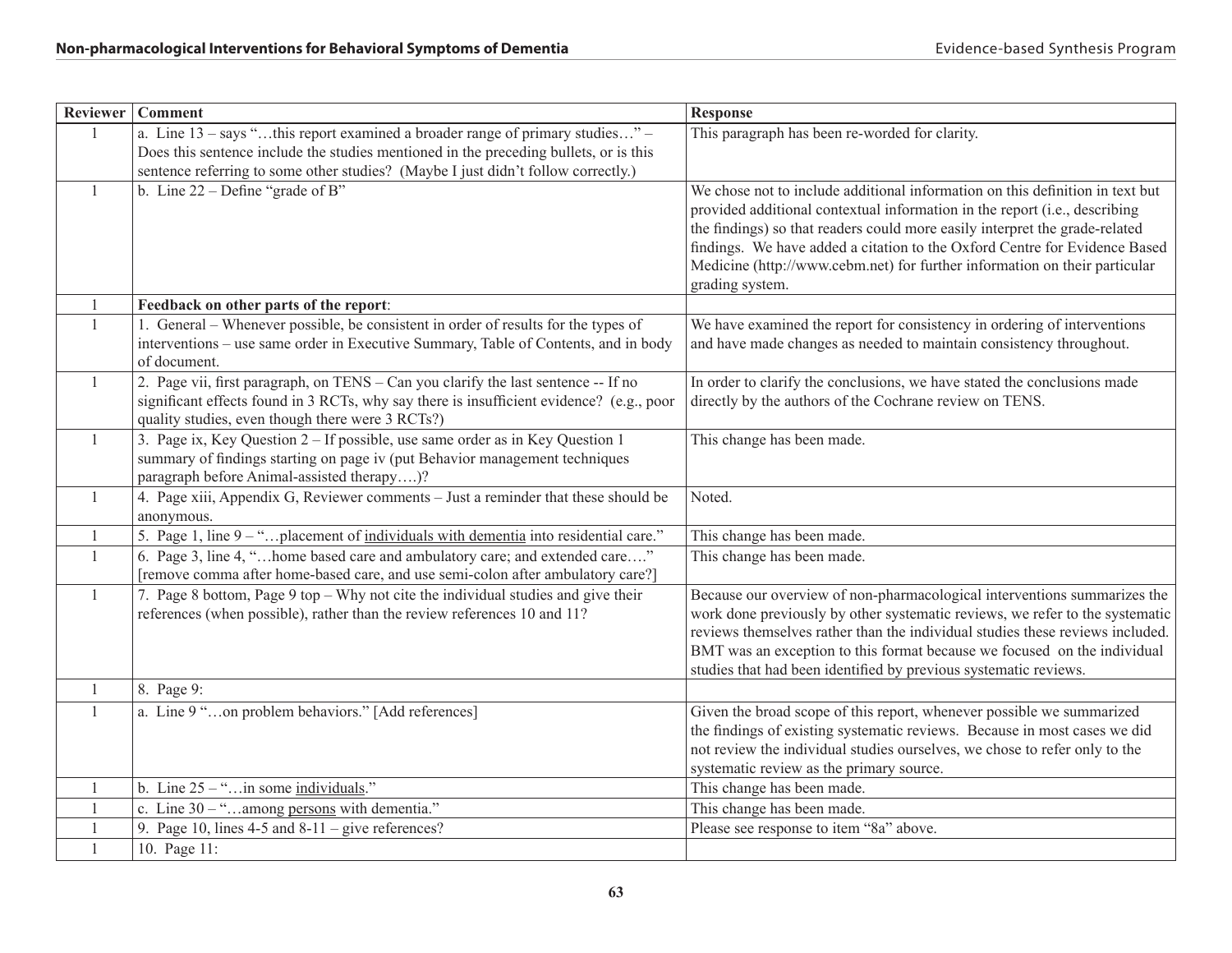|                | Reviewer   Comment                                                                       | <b>Response</b>                                                                                                                                        |
|----------------|------------------------------------------------------------------------------------------|--------------------------------------------------------------------------------------------------------------------------------------------------------|
|                | a. Line $6 - give$ reference?                                                            | Please see response to item "8a" above.                                                                                                                |
| $\mathbf{1}$   | b. Line $9 - give$ reference?                                                            | Please see response to item "8a" above.                                                                                                                |
| $\overline{1}$ | c. Line 12 -  usual care."                                                               | This change has been made.                                                                                                                             |
| $\overline{1}$ | c. Line 12 - And add reference?                                                          | Please see response to item "8a" above.                                                                                                                |
| $\overline{1}$ | 11. Page $13 -$ Line 22 and line $27 -$ give references?                                 | Please see response to item "8a" above.                                                                                                                |
| $\overline{1}$ | 12. Page $14$ – Line 23 and line $29$ – give references?                                 | Please see response to item "8a" above.                                                                                                                |
| $\overline{1}$ | 13. Page 15                                                                              |                                                                                                                                                        |
| -1             | a. Line 2 – remove comma after "dementia"                                                | This change has been made.                                                                                                                             |
| -1             | b. Line 3 – remove comma after "massage"                                                 | This change has been made.                                                                                                                             |
| -1             | c. Line $9 -$ " in persons with dementia in the"                                         | This change has been made.                                                                                                                             |
| $\mathbf{1}$   | d. Line $17 -$ "preserved in individuals with dementia"                                  | This change has been made.                                                                                                                             |
| $\mathbf{1}$   | 17. Page 17, line $25 -$ "in persons with dementia"                                      | This change has been made.                                                                                                                             |
| -1             | 18. Page 18, Line 1, line 3, line 8, line 11, line 14 – add references.                  | Please see response to item "8a" above.                                                                                                                |
| $\overline{1}$ | 19. Page 19, Line 8, line 9, line $10 - add$ references.                                 | Please see response to item "8a" above.                                                                                                                |
| 1              | 20. Page 26                                                                              |                                                                                                                                                        |
| $\mathbf{1}$   | a. Line 9 – Please clarify, is it the British National Institute for Health and Clinical | Yes. This change has been made.                                                                                                                        |
|                | Excellence?                                                                              |                                                                                                                                                        |
| $\mathbf{1}$   | b. Lines $11-12$ – Past or present tense (be consistent)                                 | This change has been made.                                                                                                                             |
| $\overline{1}$ | 21. Page 29, Table top row, column on Intervention - viewed (past tense)                 | This change has been made.                                                                                                                             |
| $\mathbf{1}$   | 22. Page 30, Table second row, column on Setting - What kind of "Veterans home" -        | The primary article describes the setting as a "20-bed special care                                                                                    |
|                | <b>State Veterans Home?</b>                                                              | Alzheimer's unit in a midwestern Veteran's home." The article provided no                                                                              |
|                |                                                                                          | further details.                                                                                                                                       |
| $\mathbf{1}$   | 23. Page 33, line 24 - Spell out "BMI" if first time used.                               | This change has been made.                                                                                                                             |
| $\mathbf{1}$   | 24. Page 35, line 21 – Spell out "MSS" if first time used.                               | This change has been made.                                                                                                                             |
| -1             | 25. Page 36, line $21 - Do$ you mean, "on the behavioral symptoms of agitation in        | Yes. This has been edited for clarity.                                                                                                                 |
|                | dementia" here?                                                                          |                                                                                                                                                        |
| $\mathbf{1}$   | 26. Page 37                                                                              |                                                                                                                                                        |
| $\mathbf{1}$   | a. Lines 21-23 - Says no systematic reviews on inappropriate sexual behavior. Did        | Given the scope of this report, we did not search for individual studies on                                                                            |
|                | you check for individual studies on this topic?                                          | inappropriate sexual behavior. However, we recognize that it is an important                                                                           |
|                |                                                                                          | topic that may warrant a focused systematic review of primary studies.                                                                                 |
| $\mathbf{1}$   | b. Lines $28-30$ – Next sentence says the opposite of this sentence? (clarify?)          | This has been clarified. There were no head to head studies; only one review<br>attempted to examine results across studies by comparing effect sizes. |
| 1              | 27. Page 38, line $8 - Can$ you add a concluding sentence for this paragraph?            | This has been added.                                                                                                                                   |
| 1              | 28. Page 38, line 21 – Add reference number closer to name HTA to make clear it is       | This change has been made.                                                                                                                             |
|                | ref 70.                                                                                  |                                                                                                                                                        |
| -1             | 29. Page 40, line 7 – "The HTA report [add ref number here]"                             | This change has been made.                                                                                                                             |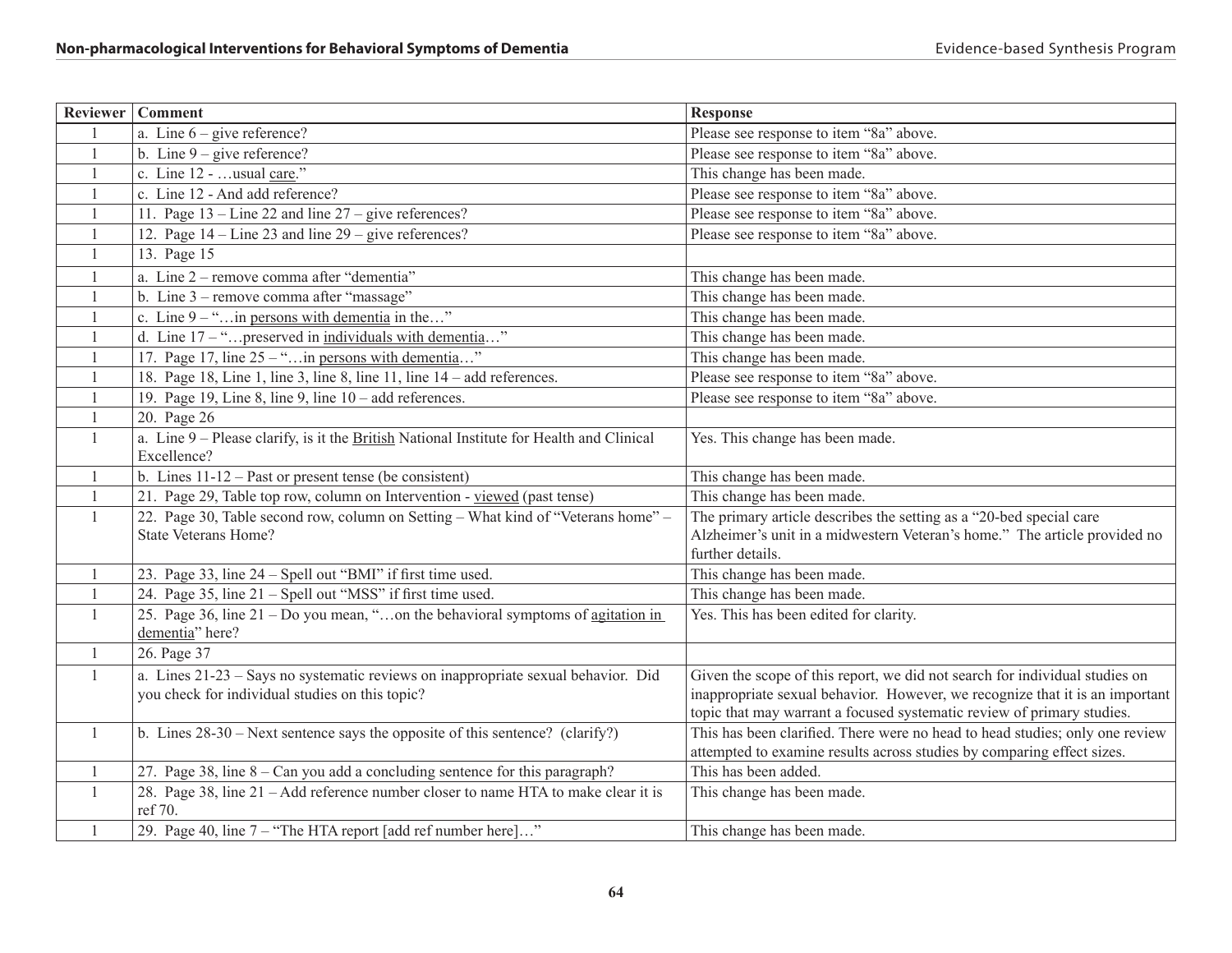| <b>Reviewer</b> | <b>Comment</b>                                                                                                                                                                                                                                                                                                                                                                                                                                                                  | <b>Response</b>                                                                                                                                                                                                                                                                                                                                                                                                                                                                                                                                                                     |
|-----------------|---------------------------------------------------------------------------------------------------------------------------------------------------------------------------------------------------------------------------------------------------------------------------------------------------------------------------------------------------------------------------------------------------------------------------------------------------------------------------------|-------------------------------------------------------------------------------------------------------------------------------------------------------------------------------------------------------------------------------------------------------------------------------------------------------------------------------------------------------------------------------------------------------------------------------------------------------------------------------------------------------------------------------------------------------------------------------------|
| $\overline{1}$  | 30. Page 59, bottom of first table on the page – "The symptoms, comparators, [add<br>comma], outcomes and settings are best dealt with using inclusion and exclusion<br>criteria; [use semicolon here]"                                                                                                                                                                                                                                                                         | This change has been made.                                                                                                                                                                                                                                                                                                                                                                                                                                                                                                                                                          |
| $\overline{4}$  | I am pleased to see this review of non-pharmacological approaches to managing<br>dementia-related challenging behaviors. This is an area of important focus for VHA,<br>especially in light of the lack of evidence for and increased death risk associated<br>with the use of antipsychotics with older patients. The manuscript is generally<br>comprehensive; below are some comments to consider as the report is finalized, in<br>addition to the comments provided above. | Thank you for this feedback.                                                                                                                                                                                                                                                                                                                                                                                                                                                                                                                                                        |
| $\overline{4}$  | P. iii: "terms" is misspelled                                                                                                                                                                                                                                                                                                                                                                                                                                                   | This correction has been made.                                                                                                                                                                                                                                                                                                                                                                                                                                                                                                                                                      |
| $\overline{4}$  | Pp. iv-v: Behavior management interventions is referenced, but is not defined as other<br>interventions are.                                                                                                                                                                                                                                                                                                                                                                    | This section has been updated to include a definition.                                                                                                                                                                                                                                                                                                                                                                                                                                                                                                                              |
| $\overline{4}$  | At times the paper refers to "behavior management techniques" and at other times<br>"behavioral management techniques". This should be made consistent.                                                                                                                                                                                                                                                                                                                         | This term is now consistently "behavior management techniques"<br>throughout the report.                                                                                                                                                                                                                                                                                                                                                                                                                                                                                            |
| $\overline{4}$  | Behavior therapy is referred to throughout the report, though it is not clear what this<br>specifically refers to.                                                                                                                                                                                                                                                                                                                                                              | While behavior management techniques are referred to throughout the<br>report, behavior therapy is referred to only in relation to the agitation<br>findings. This is the term used in the review cited within the agitation<br>section. Due to space limitations, none of the interventions in this section<br>(social contact, environmental modification, caregiver training, and behavior<br>therapy) were defined, under the assumption that readers could examine<br>the cited systematic review if they want more specific information than this<br>included in this report. |
| $\overline{4}$  | P. 24: The summary of the Logsdon, Teri, et al.(1997) study states "yet there was no<br>change on measures of cognition". Unless the reference to "cognition" is meant to<br>refer to behaviors, this statement is unclear as one would not expect to see change in<br>cognition from a behavior management intervention.                                                                                                                                                       | The wording of this summary has been changed to clarify the results.                                                                                                                                                                                                                                                                                                                                                                                                                                                                                                                |
| $\overline{4}$  | Aggregating the results of studies across different settings (and patient populations<br>with presumably different levels of dementia and behavioral severity) may attenuate<br>findings, especially perhaps in studies examining behavior management interventions.<br>Recommend reporting results/conclusions separately for different settings, to the extent<br>possible.                                                                                                   | We considered many different organizational strategies, and reviewed<br>existing literature for models (e.g., Livingston et al., 2005). The reviews<br>and even the individual studies on behavior management techniques<br>included such a variety of intervention components that separating "specific<br>ingredients" into subgroups was not possible.                                                                                                                                                                                                                           |
| $\overline{4}$  | Similarly, studies on behavior management techniques are aggregated in the report.<br>This category represents a very broad array of interventions, thus limiting its internal<br>validity and potentially contributing unclear or inconsistent findings.                                                                                                                                                                                                                       | We agree that the broad range of interventions and intervention components<br>limit our ability to draw conclusions from this body of literature. We did<br>look at each study and individual interventions, but there was very limited<br>data for any single intervention. Therefore, it's difficult to conclude that<br>there is a strong body of evidence for any single intervention.                                                                                                                                                                                          |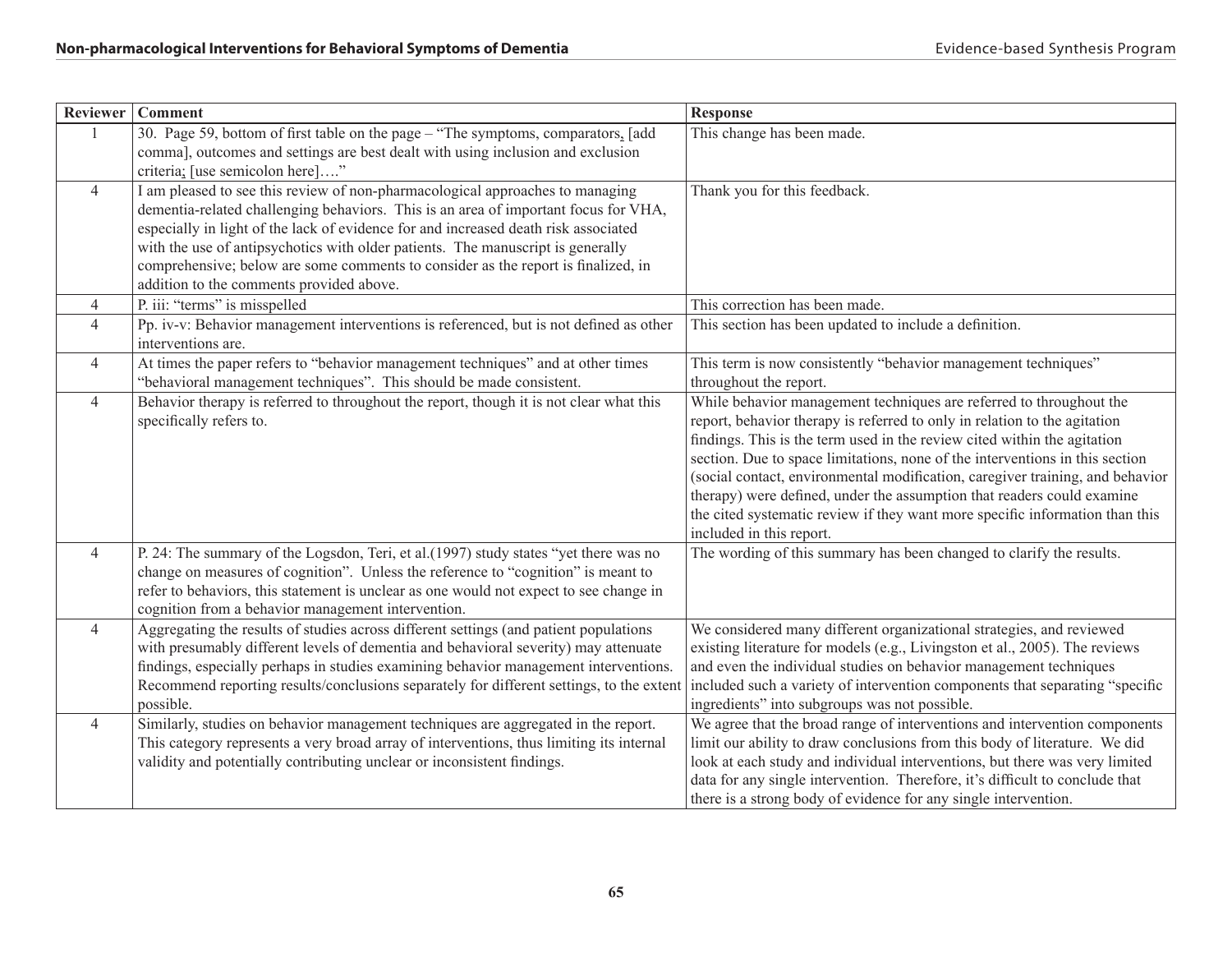|                | Reviewer   Comment                                                                                                                                                                                                                                                                                                                                                                                                                                                                                                                                                                                                                                   | Response                                                                                                                                                                                                                                                                                                                                                                                                                                                                                                                                                                                                                                                                                                                                                                                                                                                                                                                                                                                                                                                                                                                                                                                                                                                                                                                                                                                                                                                                                                                                                                                                                                                                                                                                                                                            |
|----------------|------------------------------------------------------------------------------------------------------------------------------------------------------------------------------------------------------------------------------------------------------------------------------------------------------------------------------------------------------------------------------------------------------------------------------------------------------------------------------------------------------------------------------------------------------------------------------------------------------------------------------------------------------|-----------------------------------------------------------------------------------------------------------------------------------------------------------------------------------------------------------------------------------------------------------------------------------------------------------------------------------------------------------------------------------------------------------------------------------------------------------------------------------------------------------------------------------------------------------------------------------------------------------------------------------------------------------------------------------------------------------------------------------------------------------------------------------------------------------------------------------------------------------------------------------------------------------------------------------------------------------------------------------------------------------------------------------------------------------------------------------------------------------------------------------------------------------------------------------------------------------------------------------------------------------------------------------------------------------------------------------------------------------------------------------------------------------------------------------------------------------------------------------------------------------------------------------------------------------------------------------------------------------------------------------------------------------------------------------------------------------------------------------------------------------------------------------------------------|
| $\overline{4}$ | P. 36: It is stated that "there is no evidence demonstrating an effect of various of<br>social contact, environmental modification, caregiver training, combination training,<br>or behavior therapy on the behavioral symptoms of dementia." This is unclear, as<br>elsewhere in the manuscript evidence in support of one or more of these types of<br>interventions is provided. Furthermore, this section is labeled as addressing agitation,<br>yet the statement above relates more broadly to "behavioral symptoms of dementia".<br>Furthermore, it is not clear whether some of Cohen-Mansfield's seminal work in this<br>area was excluded. | This paragraph has been re-worded for clarity. Now the paragraph<br>specifically refers to behavioral symptom of agitation. The review examined<br>in this section (Kong, 2009) did include relevant Cohen-Mansfield work<br>on this topic (1986, 2001); however, Cohen-Mansfield's (2007) work was<br>not included in the review because the review search dates only extended<br>through 2004. Based on this reviewer feedback, we obtained this primary<br>article and updated the report accordingly. Thank you for this suggestion.                                                                                                                                                                                                                                                                                                                                                                                                                                                                                                                                                                                                                                                                                                                                                                                                                                                                                                                                                                                                                                                                                                                                                                                                                                                            |
| $\overline{4}$ | Pp. 42-43: Given that the greatest evidence reported was for behavior management<br>interventions, it would seem that this should be reported earlier in the Discussion.                                                                                                                                                                                                                                                                                                                                                                                                                                                                             | The discussion section has been ordered to follow the presentation of<br>interventions in the rest of the paper, per reviewer requests; however, much<br>of the discussion is devoted to behavior management techniques as we agree<br>that these intervention strategies included the greatest evidence.                                                                                                                                                                                                                                                                                                                                                                                                                                                                                                                                                                                                                                                                                                                                                                                                                                                                                                                                                                                                                                                                                                                                                                                                                                                                                                                                                                                                                                                                                           |
| $\overline{4}$ | P. 50: The rating of "Low" level (versus, for example "Medium") of evidence assigned<br>to behavioral management interventions seems inconsistent with the findings of the<br>research reported in this area. While findings are not consistent across all studies,<br>multiple RCTs (and other research) has provided some moderate level of support for<br>(some of) these interventions. Further, as noted above, this category aggregates a wide<br>range of different types of interventions that may contribute to inconsistent findings.                                                                                                      | The rating of "low" rather than "medium" was used in reference to<br>behavior management techniques because of the methodological concerns<br>that occurred across studies. Inadequate blinding of raters, providers, and<br>participants is a major threat to the internal validity of the existing studies,<br>particularly as most outcomes were assessed by self-report or caregiver<br>report; it is very likely that, following participation in what one knows<br>to be the treatment condition, a participant or caregiver would (possibly<br>inadvertently) provide a more positive rating on outcome measures simply<br>due to being aware of participation. In addition to blinding concerns across<br>all but one study, the reviewed studies also suffered from other threats<br>to validity including using control groups that were non-intervention or<br>waitlist controls, poorly defined/operationalized interventions, inadequately<br>accounting for nesting, and inadequately adjusting for increased risk of a<br>Type I error due to using multiple outcome measures. Though many of these<br>studies reported positive results, the inconsistencies in results were noted<br>both across studies and within studies. The inconsistent results included<br>different results across timepoints as well as across measures assessing<br>similar outcomes. We attempted to adequately describe the multiple positive<br>findings reported by RCTs while also noting the methodological limitations<br>across all studies. We agree that, overall, this area of research is promising;<br>however, methodologically rigorous research conducted across research<br>groups is needed to provide unequivocal support for the effectiveness of<br>behavior management techniques. |
| $\overline{2}$ | Review of behavioral management techniques is a welcome addition to the                                                                                                                                                                                                                                                                                                                                                                                                                                                                                                                                                                              | Noted. We agree and attempted to present the findings in such a way that this                                                                                                                                                                                                                                                                                                                                                                                                                                                                                                                                                                                                                                                                                                                                                                                                                                                                                                                                                                                                                                                                                                                                                                                                                                                                                                                                                                                                                                                                                                                                                                                                                                                                                                                       |
|                | report. Despite the many caveats raised in the report about the quality of studies                                                                                                                                                                                                                                                                                                                                                                                                                                                                                                                                                                   | was presented in the BMT section and discussion.                                                                                                                                                                                                                                                                                                                                                                                                                                                                                                                                                                                                                                                                                                                                                                                                                                                                                                                                                                                                                                                                                                                                                                                                                                                                                                                                                                                                                                                                                                                                                                                                                                                                                                                                                    |
|                | of interventions for behavioral symptoms of dementia, behavioral management<br>techniques appear to be some of the more promising interventions among them.                                                                                                                                                                                                                                                                                                                                                                                                                                                                                          |                                                                                                                                                                                                                                                                                                                                                                                                                                                                                                                                                                                                                                                                                                                                                                                                                                                                                                                                                                                                                                                                                                                                                                                                                                                                                                                                                                                                                                                                                                                                                                                                                                                                                                                                                                                                     |
|                |                                                                                                                                                                                                                                                                                                                                                                                                                                                                                                                                                                                                                                                      |                                                                                                                                                                                                                                                                                                                                                                                                                                                                                                                                                                                                                                                                                                                                                                                                                                                                                                                                                                                                                                                                                                                                                                                                                                                                                                                                                                                                                                                                                                                                                                                                                                                                                                                                                                                                     |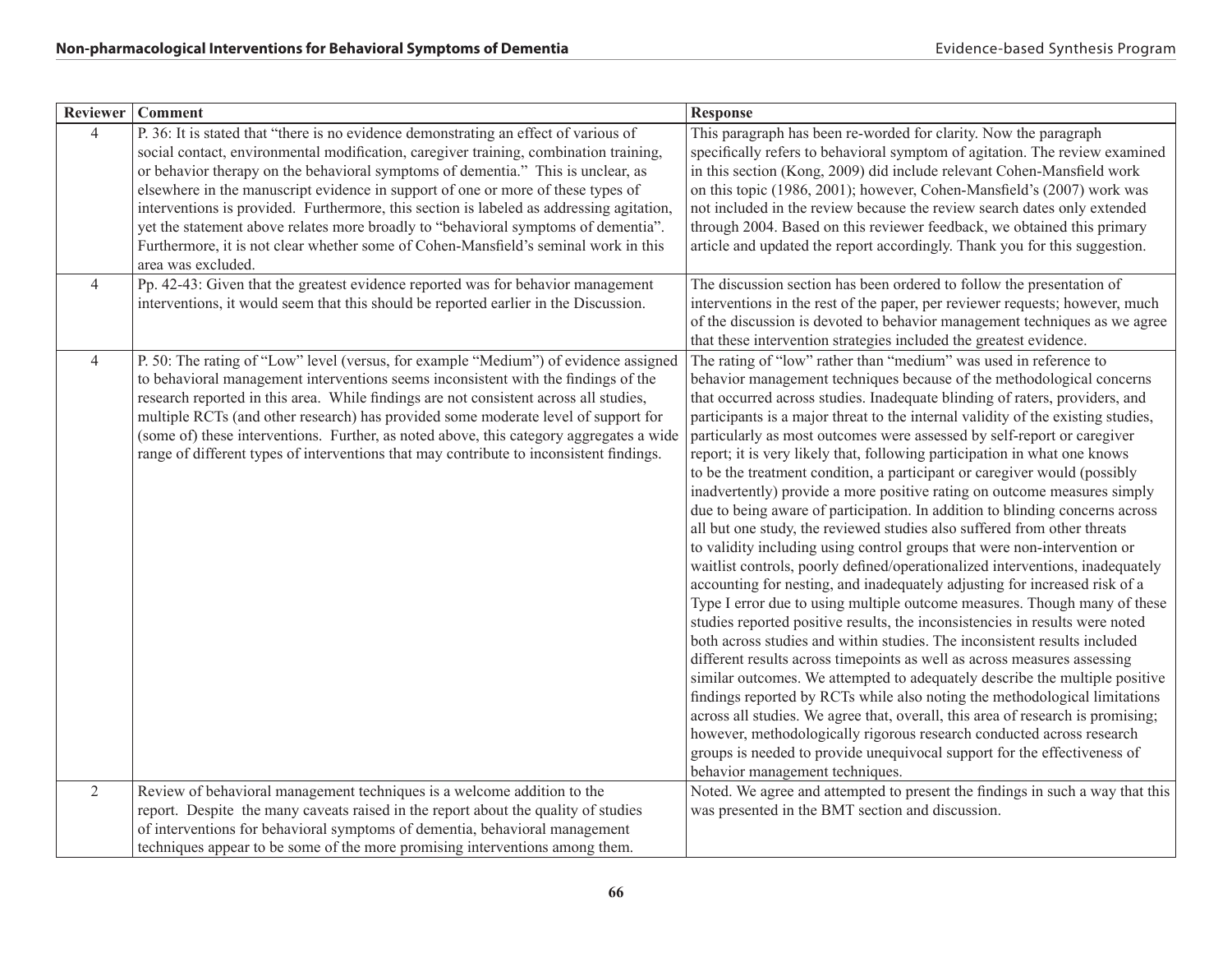| Reviewer        | <b>Comment</b>                                                                                                                                                                                                                                                                                                                                                                                                                                                                                                                                                                                                                                                                                                                                                                                                                                                                                                   | <b>Response</b>                                                                                                                                                                                                                                                                                                                                                                                                                        |
|-----------------|------------------------------------------------------------------------------------------------------------------------------------------------------------------------------------------------------------------------------------------------------------------------------------------------------------------------------------------------------------------------------------------------------------------------------------------------------------------------------------------------------------------------------------------------------------------------------------------------------------------------------------------------------------------------------------------------------------------------------------------------------------------------------------------------------------------------------------------------------------------------------------------------------------------|----------------------------------------------------------------------------------------------------------------------------------------------------------------------------------------------------------------------------------------------------------------------------------------------------------------------------------------------------------------------------------------------------------------------------------------|
| 2               | Comparison of non-pharmacological vs. pharmacological approaches regarding their<br>relative safety (Key Question 2) and cost (Key Question 3).                                                                                                                                                                                                                                                                                                                                                                                                                                                                                                                                                                                                                                                                                                                                                                  |                                                                                                                                                                                                                                                                                                                                                                                                                                        |
| 2               | The report only draws conclusions when there are head-to-comparisons between<br>non-pharmacological and pharmacological studies. Might it be possible draw some<br>conclusions about these questions based on the broader aggregate of findings?                                                                                                                                                                                                                                                                                                                                                                                                                                                                                                                                                                                                                                                                 | Because there was no research-based evidence on this topic, we chose<br>not to include this information in the body of the report. This is because<br>the strength of evidence is compromised when the effectiveness of two<br>interventions is indirectly compared. However, we included this point in<br>the discussion section of the report as we agree that this is an important<br>consideration for future research directions. |
| 2               | On p. 1 of the report it notes: "Psychotropic medications are commonly used to reduce<br>the frequency and severity of the behavioral symptoms of dementia. There is little<br>evidence, however, that such interventions are effective, and their potential side effects<br>are frequent and often hazardous. It has been reported that the use of atypical and<br>typical antipsychotic medication is associated with the increased risk of death." In<br>view of this, would it be imprudent for the report to conclude that despite the mixed<br>evidence for non-pharmacological interventions, they should be first line of treatment<br>rather than pharmacological approaches? That is because non-pharmacological<br>approaches are safe (vs. potentially serious side effects of medications) and some<br>of them might be effective with certain behavioral symptoms or constellation of<br>symptoms. | This is an important point to include in the discussion section, and we have<br>included such a discussion in the report. We chose to include this in the<br>discussion section rather than the body of the report because there is no<br>research-based evidence to document on this topic.                                                                                                                                           |
| $\overline{2}$  | Table 1, p. 21 I wasn't clear what the term "clustering" refers to.                                                                                                                                                                                                                                                                                                                                                                                                                                                                                                                                                                                                                                                                                                                                                                                                                                              | The term "nesting" has been added to this table to clarify the meaning of the<br>column header.                                                                                                                                                                                                                                                                                                                                        |
| 2               | P. 36, lines 19-22: "Overall, there is no evidence demonstrating an effect of social<br>contact, environmental modification, caregiver training, combination therapy, or<br>behavior therapy on the behavioral symptoms of dementia." Since this section<br>discusses studies of agitation, shouldn't this read "on symptoms of agitation in<br>dementia."?                                                                                                                                                                                                                                                                                                                                                                                                                                                                                                                                                      | This paragraph has been edited for clarity.                                                                                                                                                                                                                                                                                                                                                                                            |
| $5\overline{)}$ | Page iv, line 2—for what years were the primary studies searched?                                                                                                                                                                                                                                                                                                                                                                                                                                                                                                                                                                                                                                                                                                                                                                                                                                                | The search for primary studies for animal-assisted therapy was conducted<br>from database inception through 12/9/2009, as noted in Appendix B.                                                                                                                                                                                                                                                                                         |
| $5\overline{)}$ | page iv: Results. I find this section confusing. "We identified 22 good quality<br>systematic reviews in single nonpharmacological interventions plus 8 good quality<br>reviews" (lines 8 and 9). The rest of this paragraph mentions 10 reports (line 10), 12<br>reports (line 11), 3 reports (line 12), 3 reports (line 14), 5 reports (line 15) and 1 report<br>(line 16). These reports add to 34 reports.                                                                                                                                                                                                                                                                                                                                                                                                                                                                                                   | Yes, some of the reports reviewed multiple interventions and are therefore<br>included in more than one subsection; therefore, reports used in subsections<br>are not additive due to the fact that they are not mutually exclusive. The<br>number of reports was inconsistent with other areas of the report, however,<br>and this inconsistency has been corrected.                                                                  |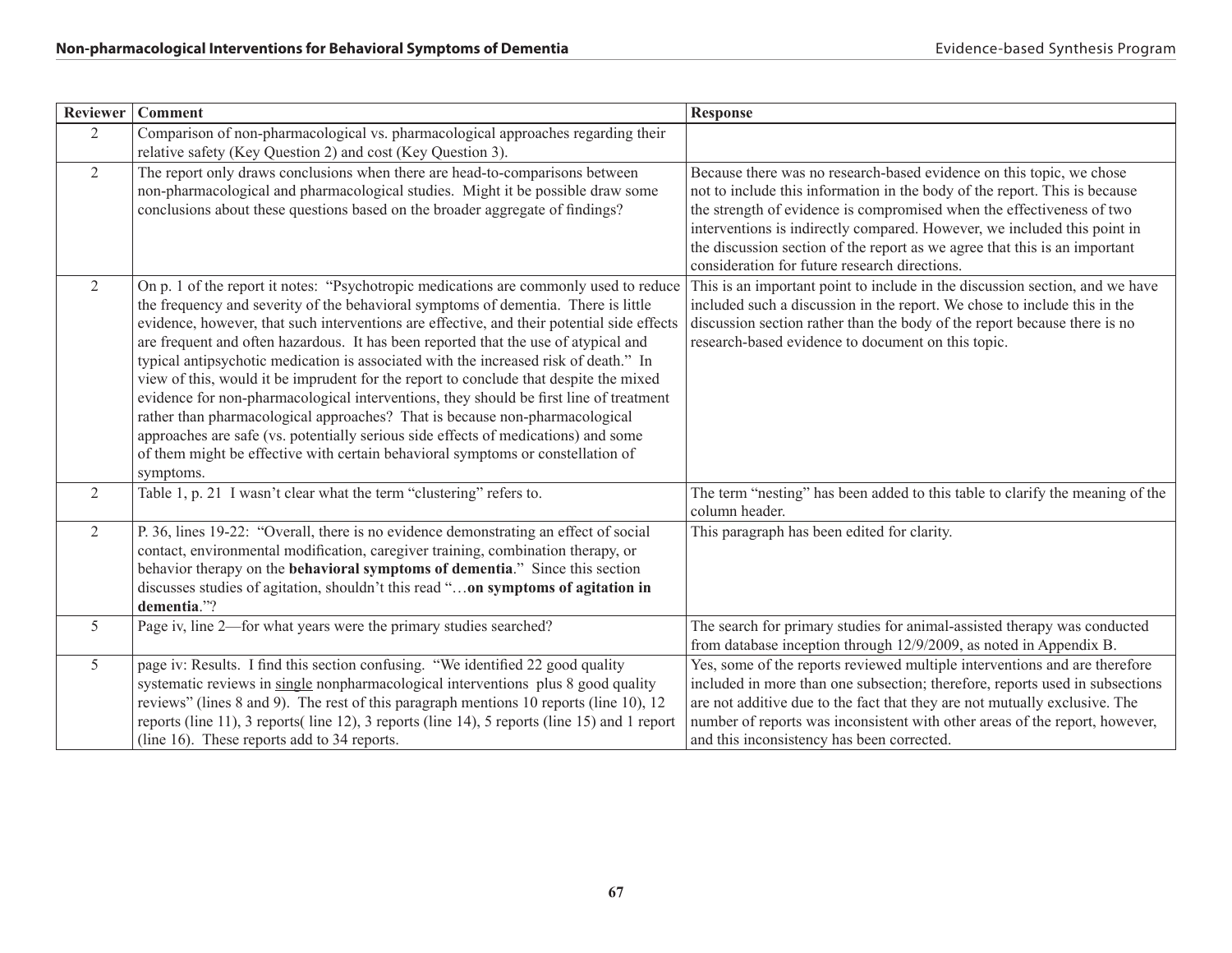| <b>Reviewer</b> | <b>Comment</b>                                                                                                                                                                                                                                                                                                                                                                                                                                                                                                                                                                               | <b>Response</b>                                                                                                                                                                                                                                                                                                                                                                                 |
|-----------------|----------------------------------------------------------------------------------------------------------------------------------------------------------------------------------------------------------------------------------------------------------------------------------------------------------------------------------------------------------------------------------------------------------------------------------------------------------------------------------------------------------------------------------------------------------------------------------------------|-------------------------------------------------------------------------------------------------------------------------------------------------------------------------------------------------------------------------------------------------------------------------------------------------------------------------------------------------------------------------------------------------|
| $\overline{5}$  | Throughout the document, the terms "behavioral symptoms", "behavioral problems",<br>and "behavioral disturbances "seem to be used interchangeably. If these terms each<br>mean something different, could definitions. For example: The three key questions<br>all use the term "behavioral symptoms" but many of the discussions use "behavioral<br>problems" and "behavioral disturbance." The Background section (page 1,) uses both<br>the terms "behavioral problems" and "behavioral symptoms". If the terms all refer to<br>the same thing, would it be helpful to use only one term? | This terminology has been made consistent throughout the report; now,<br>behavioral symptoms is referred to throughout the document.                                                                                                                                                                                                                                                            |
| $5\overline{)}$ | Page 2, line 10. "Population is adults with mild, moderate, severe dementia." Since<br>there are several types of dementia, did studies discriminate between types of<br>dementia? How does this report define "dementia?"                                                                                                                                                                                                                                                                                                                                                                   | We proposed to use broad categories of dementia in our scope and<br>objectives, in order to not limit the population of interest. Our search<br>strategy in Appendix A shows the various terms we used to search for<br>dementia in the literature. We relied on the definitions and diagnostic<br>criteria used by the individual systematic reviews and the primary studies<br>they included. |
| $5\overline{)}$ | Page 3, line 26: Categories of drugs are mentioned with the exception of memantine<br>which is the only medication listed by name. To be consistent, might want to say<br>NMDA receptor antagonist rather than memantine.                                                                                                                                                                                                                                                                                                                                                                    | This change has been made.                                                                                                                                                                                                                                                                                                                                                                      |
| 5 <sup>5</sup>  | Page 6, line 5 states that 28 systematic reviews were included—seems inconsistent<br>with what is reported in Executive Summary.                                                                                                                                                                                                                                                                                                                                                                                                                                                             | This inconsistency has been corrected.                                                                                                                                                                                                                                                                                                                                                          |
| $5\overline{)}$ | Figure 1, page 7 is confusing—I am not following how the numbers add up                                                                                                                                                                                                                                                                                                                                                                                                                                                                                                                      | Some of the reports reviewed multiple interventions and are therefore<br>included in more than one subsection; therefore, reports used in subsections<br>are not additive due to the fact that they are not mutually exclusive.                                                                                                                                                                 |
| 5 <sup>5</sup>  | Page 9: Discussion on reminiscence therapy refers several times to "problem<br>behaviors"-not sure what these problem behaviors are that were assessed in the<br>systematic review on reminiscence.                                                                                                                                                                                                                                                                                                                                                                                          | This terminology has been made consistent throughout the report; now,<br>behavioral symptoms is referred to throughout this section and the entire<br>document.                                                                                                                                                                                                                                 |
| 5 <sup>5</sup>  | The section on Behavior Management Techniques (page 19-20) does not have any<br>citations although various reviews and studies are mentioned. This might pose a<br>problem for readers wanting to obtain additional information about these techniques                                                                                                                                                                                                                                                                                                                                       | We agree and have cited the systematic reviews.                                                                                                                                                                                                                                                                                                                                                 |
| $5\overline{)}$ | The sections on cognitive/emotion-oriented interventions and sensory-stimulation<br>interventions are straightforward. The Behavior Management Techniques section is<br>less clear. The explanation of behavior management techniques (page 19, lines 27-<br>31) is vague—what is meant by "functional analysis of specific behaviors"? What are<br>"token economies". What is meant by habit training-what habits?                                                                                                                                                                          | These terms have been clarified in the report.                                                                                                                                                                                                                                                                                                                                                  |
| $5\overline{)}$ | Table 1 on pages 21 and 22 seem disconnected from the discussion on pages 23 and<br>24.                                                                                                                                                                                                                                                                                                                                                                                                                                                                                                      | We chose to include the table in text to summarize the entire behavior<br>management technique section.                                                                                                                                                                                                                                                                                         |
| $5\overline{)}$ | The bullet points on page 24, describing specific study findings, do not correspond to<br>the order in which the studies are mentioned in Table 1. A reader, reading the bullet<br>points on page 24, may want additional information about a particular study. The<br>reader then has to read the table to try and match the references. Would it be better to<br>have the bullet points reflect the same order of the studies in the table.                                                                                                                                                | The table and bulleted list are in the same order.                                                                                                                                                                                                                                                                                                                                              |